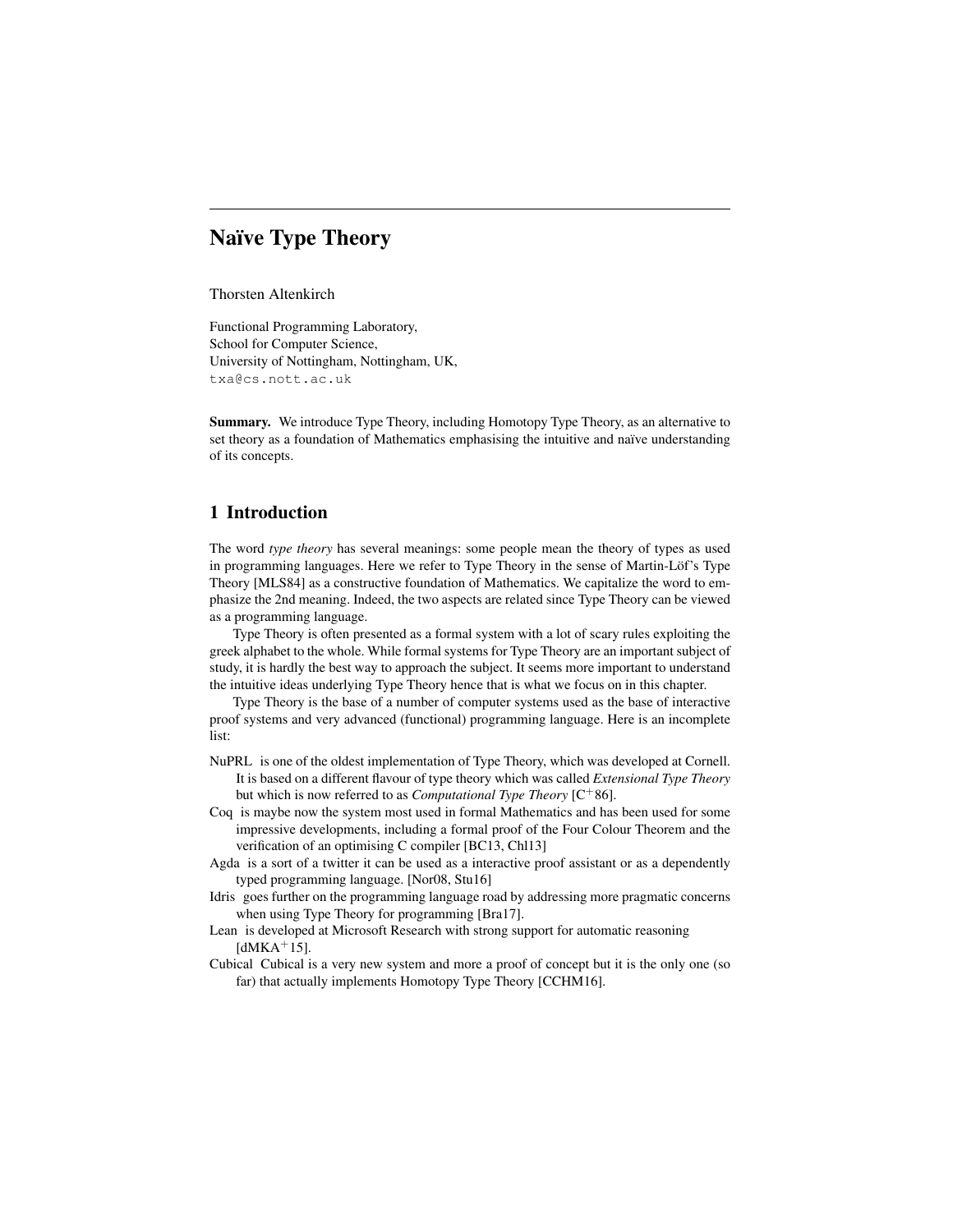One way to introduce Type Theory is to pick one system (I usually pick Agda) and then learn Type Theory by doing it. While this is a good way to approach this subject, and I do recommend to play with a system, I want to concentrate more on the conceptual issues and then I find that having to explain the intricacies of a particular system can be a bit of a distraction. Hence this course will be a paper based introduction to Type Theory.

This chapter can be viewed as a taster for my forthcoming book [Alt18] or for the book on Homotopy Type Theory (HoTT) [Uni13] which was the output of a special year at the Institute for Advanced Study in Princeton.

The material presented in these notes was the base for a number of courses since my presentation at the FOMUS meeting:

- *Introduction to homotopy type theory* 22nd Estonian Winter School in Computer Science (EWSCS) , Palmse, Estonia, January
- 2017. • *Na¨ıve Type Theory* Midland Graduate School 2017 (MGS 2017) , Leicester, UK, April 2017.
- *Introduction to homotopy type theory* EU Types summer school , Ohrid, Macedonia, July 2017

# Acknowledgements

There are very many people to thank: my colleagues from whom I learned very much and the students who attended my talks and courses and provided important feedback and comments. I would like to single out two people, who sadly passed away recently well before their time: Vladimir Voevodsky and Martin Hofmann. Vladimir basically invented Homotopy Type Theory and I have profited from many conversations with him and from his talks. Martin is a very good friend of mine and made many important contributions to type theory, one of them the groupoid interpretation of type theory which is now viewed as an early predecessor of HoTT. Both will be sorely missed.

# 2 Type Theory vs Set Theory

I view Type Theory in the first place as a intuitive foundation of Mathematics. This is similar to how most Mathematicians use Set Theory: they have an intuitive idea what sets are but they don't usually refer back to the axioms of Set Theory. This is sometimes called *naive Set Theory* <sup>1</sup> and similar what I am doing here can be called *naive Type Theory*.

In Set Theory we write  $3 \in \mathbb{N}$  to express that 3 is an element of the set of natural numbers. In Type Theory we write  $3 : \mathbb{N}$  to express that 3 is an element of the type of natural numbers. While this looks superficially similar, there are important differences:

- While  $3 \in \mathbb{N}$  is a proposition,  $3 : \mathbb{N}$  is a *judgement*, that is a piece of static information.
- In Type Theory every object and every expression has a (unique) type which is statically determined. <sup>2</sup>
- Hence it doesn't make any sense to use *a* : *A* as a proposition.

<sup>&</sup>lt;sup>1</sup>This is also the title of a well kown book by Halmos [Hal98].

<sup>&</sup>lt;sup>2</sup>We are not considering subtyping here, which can be understood as a notational device allowing the omission of implicit coercions.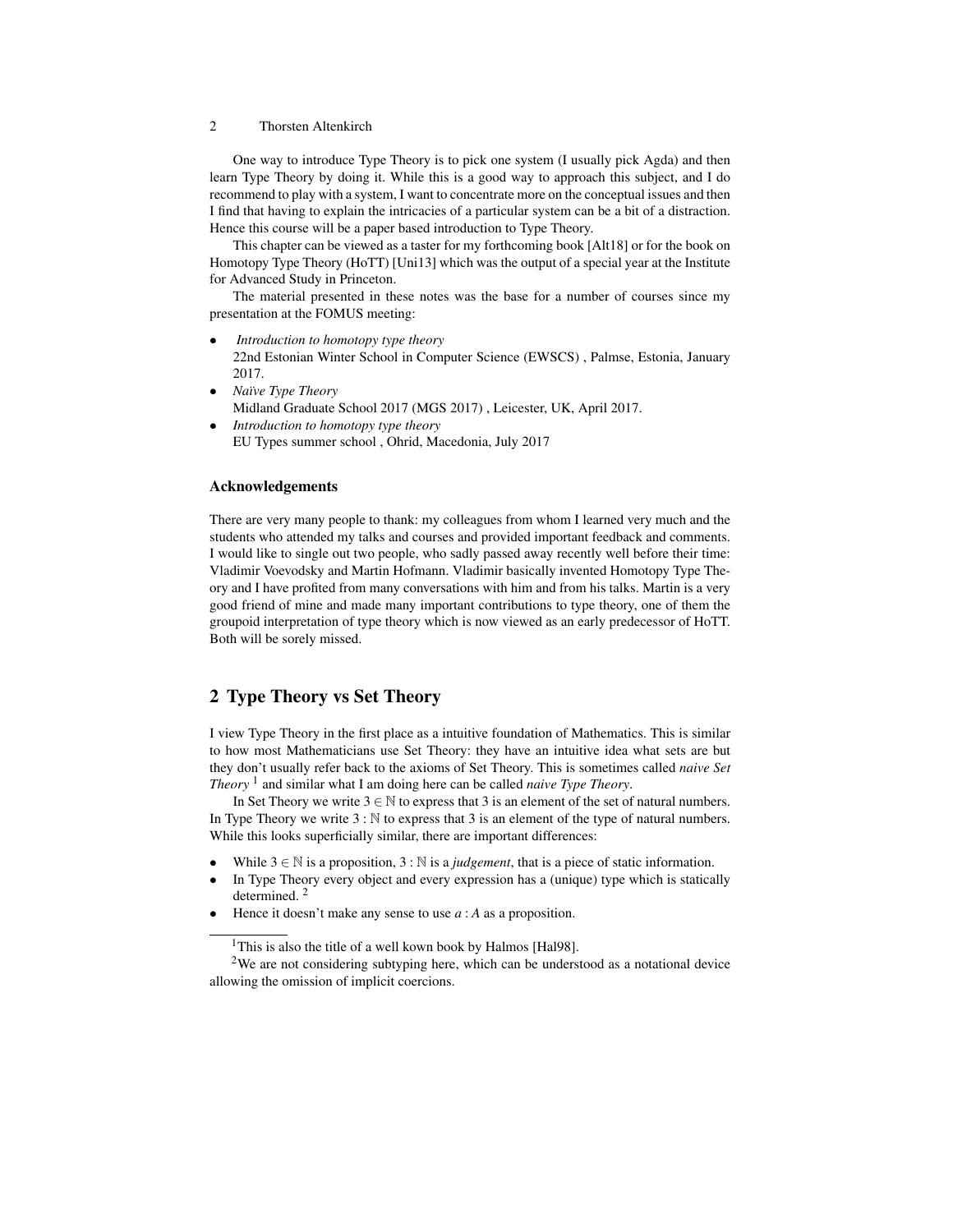- This is similar to the distinction between statically and dynamically typed programming languages. While in dynamically typed languages there are runtime functions to check the type of an object this doesn't make sense in statically typed languages.
- In Set Theory we define *P* ⊆ *Q* as  $\forall x.x \in P \rightarrow x \in Q$ . We can't do this in Type Theory because  $x \in P$  is not a proposition.
- Also set theoretic operations like ∪ or ∩ are not operations on types. However, they can be defined as operations on predicates, aka subsets, of a given type.  $\subset$  can be defined as a relation on such subsets.
- Type Theory is extensional in the sense that we can't talk about details of encodings.
- This is different in Set Theory where we can ask wether  $\mathbb{N} \cap \text{Bool} = \emptyset$ ? Or wether 2 ∈ 3? The answer to these questions depends on the choice of representation of these objects and sets.

Apart from the judgement *a* : *A* there is also the judgement  $a \equiv_A b$  which means that  $a, b : A$  are *definitionally* equal. We write definitions using  $:=$ , e.g. we can define *n* : N as 3 by writing *n* :≡ 3. As for *a* : *A* definitional equality is a static property which can be determined statically and hence which doesn't make sense as a proposition. We will later introduce  $a = A b$ , *propositional equality* which can be used in propositions.

While Type Theory is in some sense more restrictive than Set Theory, this does pay off. Because we cannot talk about intensional aspects, i.e. implementation details, we can identify objects which have the same extensional behaviour. This is reflected in the *univalence axiom*, which identifies extensionally equivalent types (such as unary and binary natural numbers).

Another important difference between Set Theory and Type Theory is the way propositions are treated: Set Theory is formulated using predicate logic which relies on the notion of *truth*. Type Theory is self-contained and doesn't refer to truth but to evidence. Using the propositions-as-types translation (also called the Curry-Howard equivalence) we can assign to any proposition *P* the type of its evidence  $\llbracket P \rrbracket$  using the following table:

$$
[P \Rightarrow Q] \equiv [P] \rightarrow [Q]
$$

$$
[P \land Q] \equiv [P] \times [Q]
$$

$$
[True] \equiv 1
$$

$$
[P \lor Q] \equiv [P] + [Q]
$$

$$
[False] \equiv 0
$$

$$
[\forall x : A.P] \equiv \Pi x : A.[P]
$$

$$
[\exists x : A.P] \equiv \Sigma x : A.[P]
$$

0 is the empty type, 1 is the type with exactly one element and  $+$  is the sum or disjoint union of types.  $\rightarrow$  (function type) and  $\times$  (product) should be familiar but we will revisit all of them from a type theoretic perspective.  $\Pi$  and  $\Sigma$  are less familiar in Set Theory and we will have a look at them later.

We are using a typed predicate logic, in the cases for universal and existential quantification *A* refers to a type. Other connectives are defined:  $\neg P$  is defined as  $P \Rightarrow$  False. Logical equivalence  $P \Leftrightarrow Q$  is defined as  $(P \Rightarrow Q) \wedge (Q \Rightarrow P)$ . Be careful, equivalences such as  $\neg (P \land Q) \Leftrightarrow \neg P \lor \neg Q$  or  $\neg (\forall x : A.P) \Leftrightarrow \exists x : A.\neg P$  do not hold in Type Theory, hence we cannot define  $\vee$  or  $\exists$  via  $\neg$  and  $\wedge$  and  $\forall$ .

Later we will see a refinement of the proposition as types translation, which changes the translation of  $P \vee Q$  and  $\exists x : A.P$ .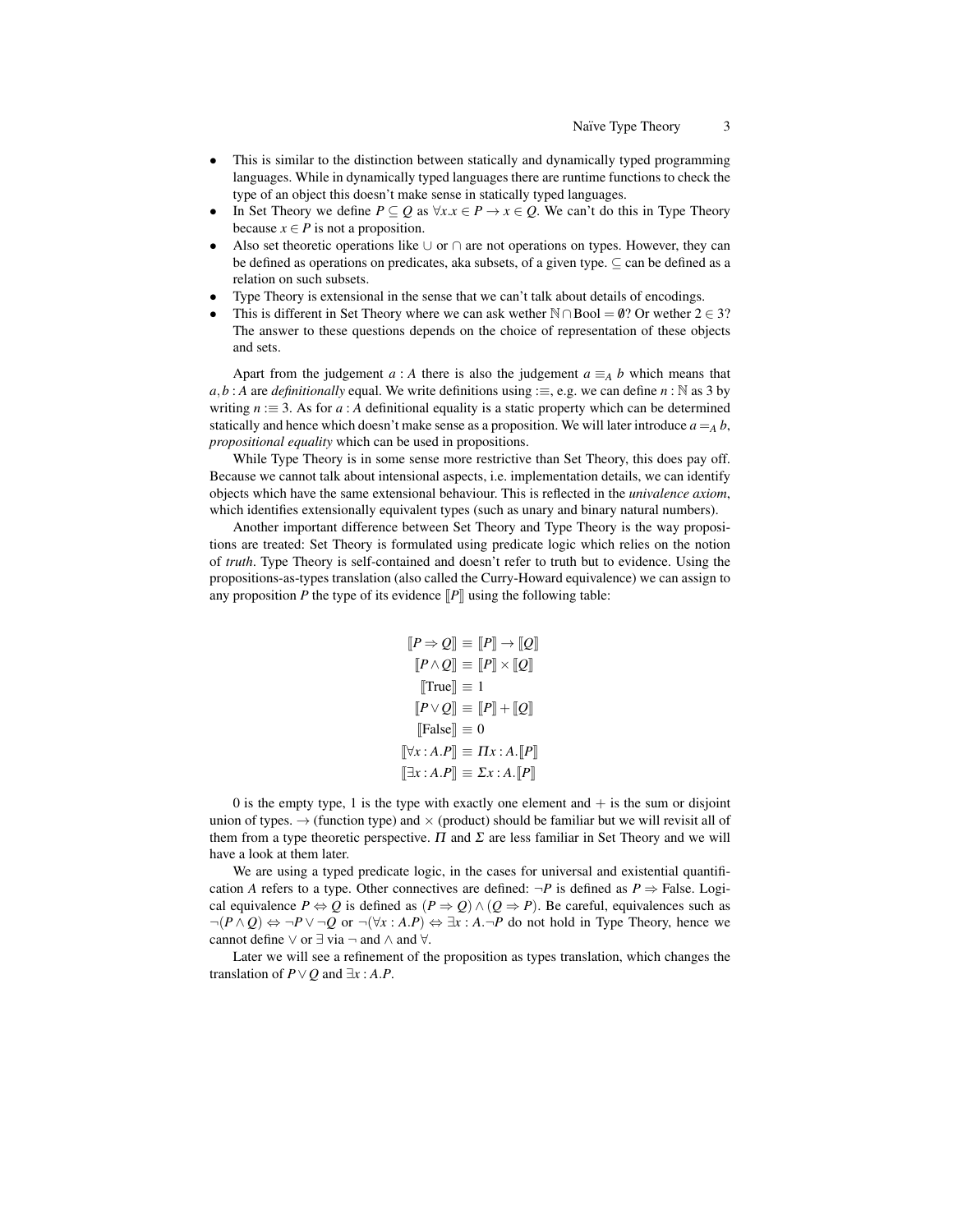# 3 Non-dependent types

# 3.1 Universes

To get started we have to say what a type is. We could achieve this by introducing another judgement but instead I am going to use universes. A universe is a type of types. For example to say that  $N$  is a type, I write  $N$  : **Type** where **Type** is a universe.

But what is the type of Type? Do we have Type : Type? It is well known that this doesn't work in Set Theory due to Russell's paradox (the set of all sets which does not contain itself). In Type Theory *a* : *A* is not a proposition, hence it is not immediately clear wether the paradox still works. However, it is possible to encode Russell's paradox in a Type Theory with Type : Type by using trees which can branch over any type. In this theory we can construct a tree of all trees which don't have themself as immediate subtree. This tree is a subtree of itself iff it isn't which enables us to derive a contradiction.

To avoid Russell's paradox we introduce a hierarchy of universes

$$
Type_0:Type_1:Type_2:...
$$

and we decree that any type  $A: \textbf{Type}_i$  can be lifted to a type  $A^+ : \textbf{Type}_{i+1}$ . Being explicit about universe levels can be quite annoying hence we are going to ignore them most of the time but try to make sure that we don't use universes in a cyclic way. That is we write Type as a metavariable for Type*<sup>i</sup>* and assume that all the levels are the same unless stated explicitly.

### 3.2 Functions

While in Set Theory functions are a derived concept (a subset of the cartesian product with certain properties), in Type Theory functions are a primitive concept. The basic idea is the same as in functional programming: basically a function is a black box and you can feed it elements of its domain and out come elements of its codomain. Hence given  $A, B$ : **Type** we introduce the type of functions  $A \rightarrow B$ : **Type**. We can define a function explicitly, e.g. we define *f* : N → N as  $f(x) := x + 3$ . Having defined *f* we can apply it, e.g.  $f(2)$  : N and we can evaluate this application by replacing all occurrences of the parameter *x* in the body of the function  $x + 3$  by the actual argument 2 hence  $f(2) \equiv 2 + 3$  and if we are lucky to know how to calculate  $2+3$  we can conclude  $f(2) \equiv 5$ .

One word about syntax: in functional programming and in Type Theory we try to save brackets and write  $f$  2 for the application and also in the definition we write  $fx := x + 3$ .

The explicit definition of a function requires a name but we should be able to define a function without having to give it a name - this is the justification for the  $\lambda$ -notation. We write  $\lambda x.x + 3 : \mathbb{N} \to \mathbb{N}$  avoiding to have to name the function. We can apply this  $(\lambda x.x + 3)2$  and the equality  $(\lambda x.x + 3)2 \equiv 2 + 3$  is called  $\beta$ -reduction. The explicit definition  $fx \equiv x + 3$  can now be understood as a shorthand for  $f \equiv \lambda x.x + 3$ .

In Type Theory every function has exactly one argument. To represent functions with several arguments we use *curryin*g, that is we use a function that returns a function. So for example the addition function  $g := \lambda x \cdot \lambda y \cdot x + y$  has type  $\mathbb{N} \to (\mathbb{N} \to \mathbb{N})$ , that is if we apply it to one argument  $g3 : \mathbb{N} \to \mathbb{N}$  it returns the function that add 3 namely  $\lambda y.3 + y$ . We can continue and supply a further argument  $(g3)2 : \mathbb{N}$  which reduces

$$
(g3)2 \equiv (\lambda y.3 + y)2
$$

$$
\equiv 3 + 2
$$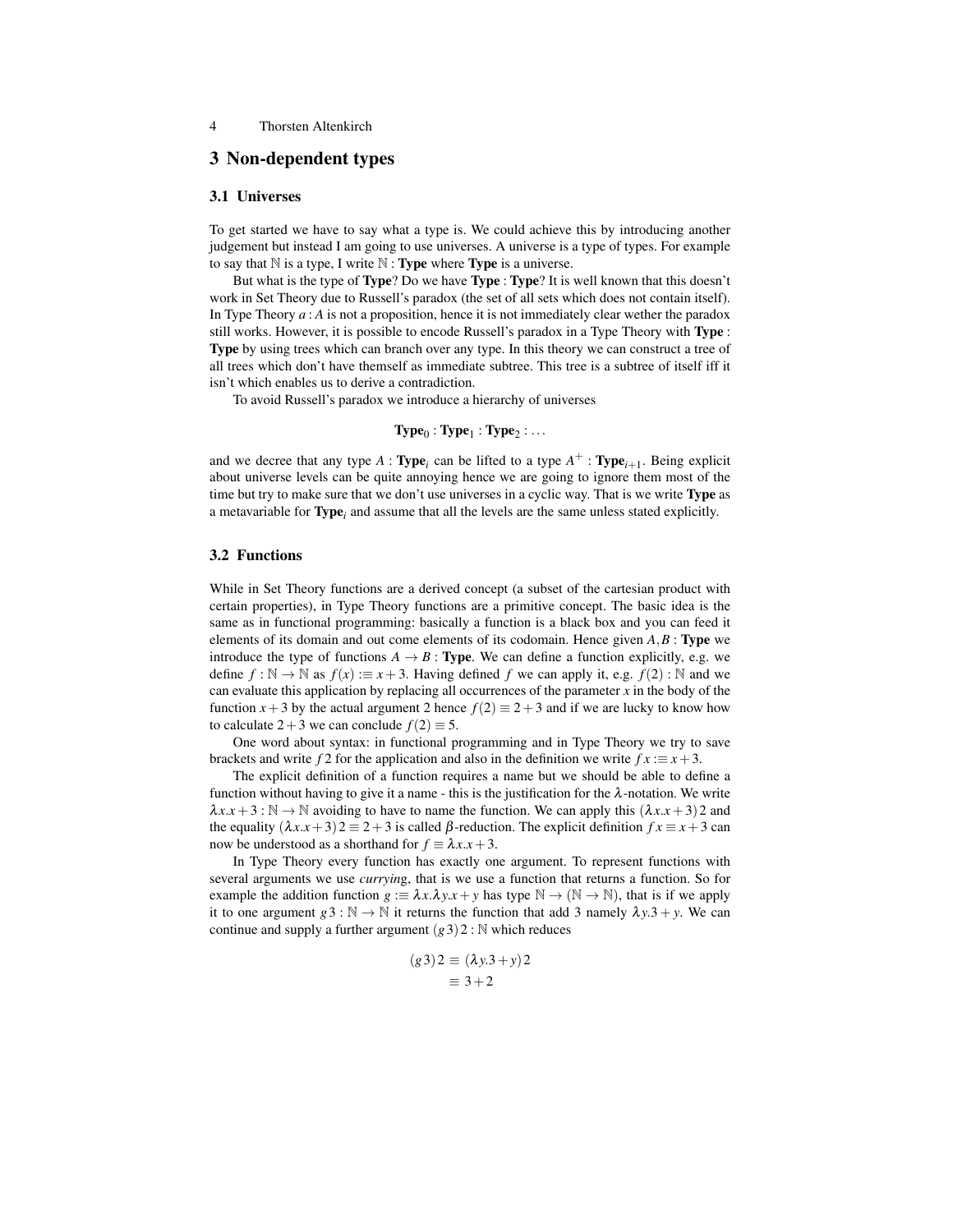To avoid the proliferation of brackets we decree that application is left associative hence we can write *g* 32 and that  $\rightarrow$  is right associative hence we can write  $\mathbb{N} \rightarrow \mathbb{N} \rightarrow \mathbb{N}$  for the type of *g*.

When calculating with variables we have to be a bit careful. Assume we have a variable *y* : N hanging around, now what is *gy*? If we naively replace *x* by *y* we obtain  $\lambda y \cdot y + y$ , that is the variable *y* got *captured*. This is not the intended behaviour and to avoid capture we have to rename the bound variable that is  $\lambda x.\lambda y.x + y \equiv \lambda x.\lambda z.x + z$  - this equality is called α-congruence. After having done this we can β-reduce. Here is the whole story

$$
gy \equiv (\lambda x.\lambda y.x + y)y
$$
  

$$
\equiv (\lambda x.\lambda z.x + z)y
$$
  

$$
\equiv \lambda z.y + z
$$

Clearly the choice of *z* here is arbitrary, but any other choice (apart from *y*) would have yielded the same result upto  $\alpha$ -congruence.

#### 3.3 Products and sums

Given *A*, *B* : **Type** we can form their product  $A \times B$  : **Type** and their sum  $A + B$  : **Type**. The elements of a product are tuples, that is  $(a,b)$  :  $A \times B$  if  $a : A$  and  $b : B$ . The elements of a sum are injections that is left *a* :  $A + B$  if *a* :  $A$  and right  $b : A + B$ , if  $b : B$ . <sup>3</sup> To define a function from a product or a sum it is sufficient to say what the functions returns for the constructors, that is for tuples in the case of a product or the injections in the case of a sum.

As an example we derive the tautology

$$
P \wedge (Q \vee R) \Leftrightarrow (P \wedge Q) \vee (P \wedge R)
$$

using the propositions as types translation. We assume that *P*,*Q*,*R* : Type, we have to construct an element of the following type

$$
((P \times (Q + R) \to (P \times Q) + (P \times R))
$$
  
×
$$
((P \times Q) + (P \times R) \to P \times (Q + R))
$$

We define:

$$
f: P \times (Q + R) \rightarrow (P \times Q) + (P \times R)
$$
  
\n
$$
f(p, leftq) := left(p,q)
$$
  
\n
$$
f(p, right r) := right(p,r)
$$
  
\n
$$
g: (P \times Q) + (P \times R) \rightarrow P \times (Q + R)
$$
  
\n
$$
g (left(p,q)) := (p, leftq)
$$
  
\n
$$
g (right(p,r))) := (p, rightr)
$$

Now the tuple  $(f, g)$  is an element of the type above.

In this case the two functions are actually inverses, but this is not necessary to prove the logical equivalence.

<sup>&</sup>lt;sup>3</sup>The choice of the names for the injections is arbitrary and not standardized, some people write inl and inr; or in<sub>0</sub> and in<sub>1</sub>.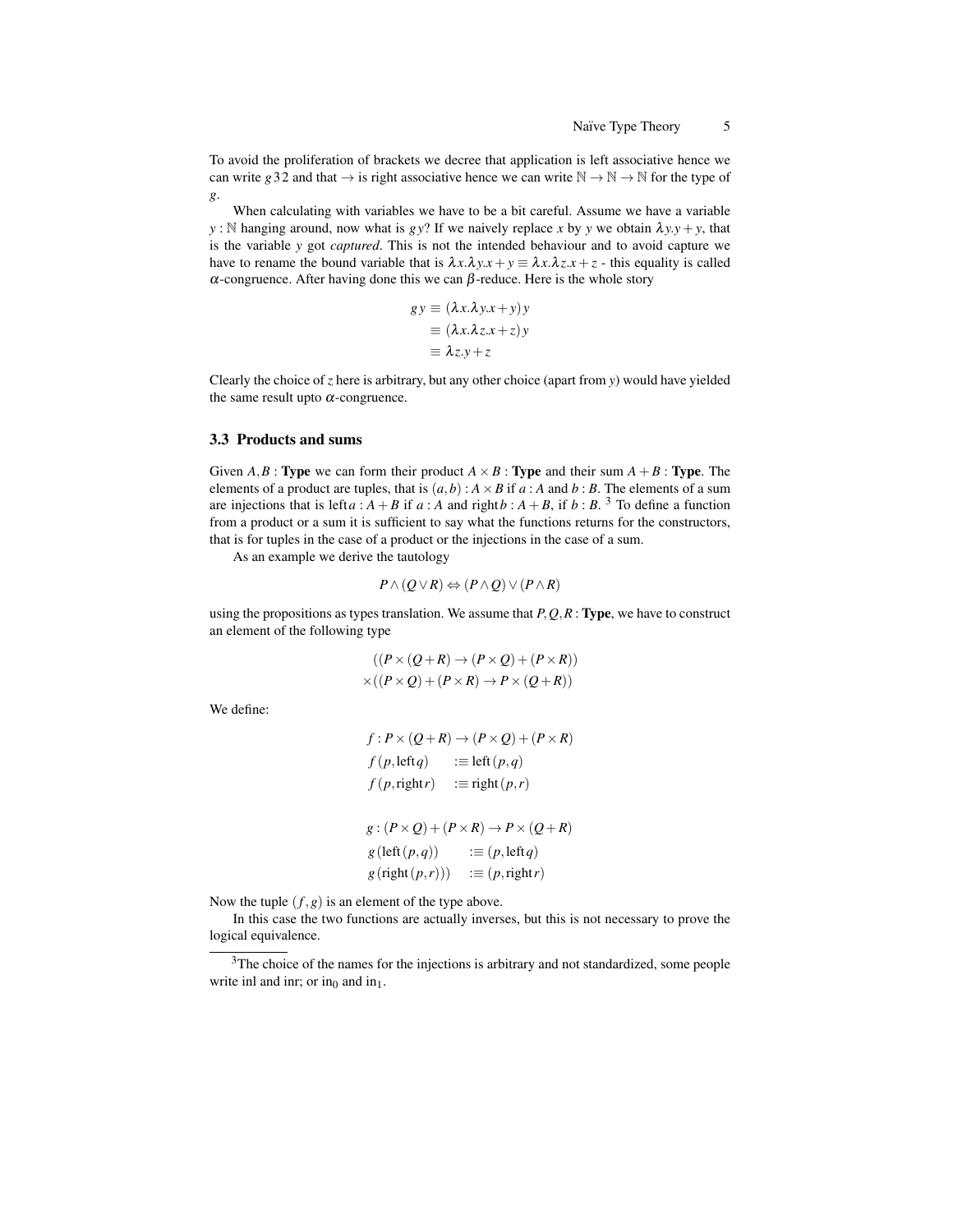**Exercise 1** Using the propositions as types translation, try <sup>4</sup> to prove the following tautolo*gies:*

1. 
$$
(P \land Q \Rightarrow R) \Leftrightarrow (P \Rightarrow Q \Rightarrow R)
$$
  
\n2.  $((P \lor Q) \Rightarrow R) \Leftrightarrow (P \Rightarrow R) \land (Q \Rightarrow R)$   
\n3.  $\neg (P \lor Q) \Leftrightarrow \neg P \land \neg Q$   
\n4.  $\neg (P \land Q) \Leftrightarrow \neg P \lor \neg Q$   
\n5.  $\neg (P \Leftrightarrow \neg P)$ 

*where P*,*Q*,*R* : Type *are propositions represented as types.*

Exercise 2 *While the principle of excluded middle P*∨¬*P (*tertium non datur*) is not provable, prove its double negation using the propositions as types translation:*

$$
\neg\neg(P \vee \neg P)
$$

*If for a particular proposition P we can establish P*  $\vee$  ¬*P* then we can also derive the principle *of indirect proof (reduction ad absurdo) for the same proposition*  $\neg \neg P \Rightarrow P$ . Hence show:

$$
(P \lor \neg P) \Rightarrow (\neg \neg P \Rightarrow P)
$$

*Note that the converse does not hold (what would be a counterexample?). However, use the two tautologies to show that the two principles are equivalent.*

Functions out of products and sums can be reduced to using a fixed set of combinators called non-dependent eliminators or *recursors* (even though there is no recursion going on).

$$
R^{\times} : (A \to B \to C) \to A \times B \to C
$$
  
\n
$$
R^{\times} f(a, b) := fab
$$
  
\n
$$
R^+ : (A \to C) \to (B \to C) \to A + B \to C
$$
  
\n
$$
R^+ fg (left a) := fa
$$
  
\n
$$
R^+ fg (right b) := gb
$$

The recursor  $R^{\times}$  for products maps a curried function  $f : A \rightarrow B \rightarrow C$  into its uncurried form, taking tuples as arguments. The recursor  $R^+$  basically implements the *case* function performing case analysis over elements of *A*+*B*.

**Exercise 3** Show that using the recursor  $\mathbb{R}^{\times}$  we can define the projections:

$$
fst : A \times B \to A
$$
  
fst  $(a, b) := a$   
snd  $: A \times B \to B$   
snd  $(a, b) := b$ 

*Vice versa: can the recursor be defined using only the projections?*

<sup>&</sup>lt;sup>4</sup>I didn't say they are all tautologies!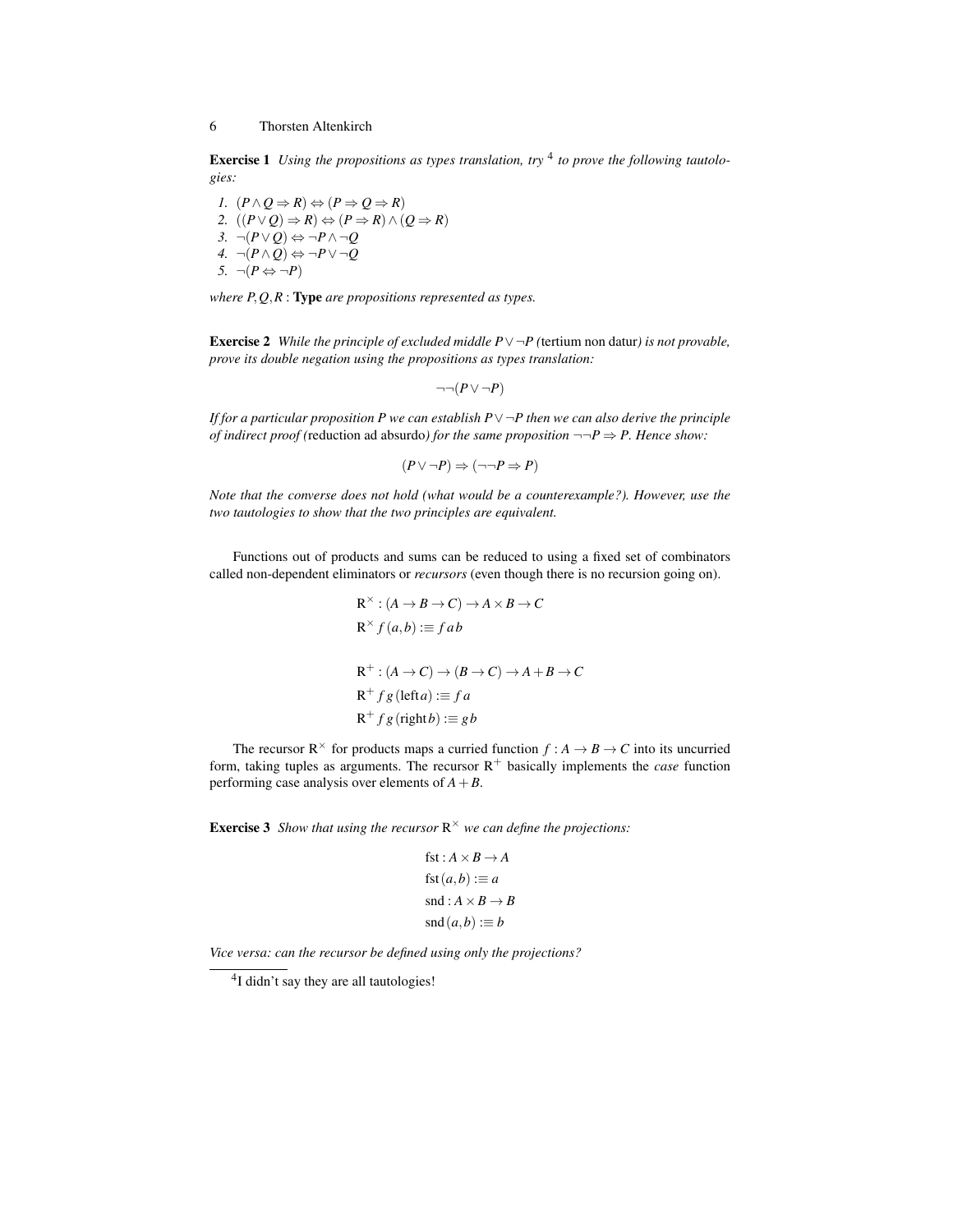We also have the case of an empty product 1, called the unit type and the empty sum 0, the empty type. There is only one element of the unit type: () : 1 and none in the empty type. We introduce the corresponding recursors:

$$
R^{1}: C \to (1 \to C)
$$
  

$$
R^{1} c () := c
$$
  

$$
R^{0}: 0 \to C
$$

The recursor for 1 is pretty useless, it just defines a constant function. The recursor for the empty type implements the logical principle *eq falso quod libet*, from false follows everything. There is no defining equation because it will never be applied to an actual element.

#### Exercise 4 *Construct solutions to exercises 1 and 2 using only the eliminators.*

The use of arithmetical symbols for operators on types is justified because they act like the corresponding operations on finite types. Let us identify the number *n* with the type of elements  $0_n, 1_n, \ldots (n-1)_n : \overline{n}$ , then we observe that it is indeed the case that:

$$
\overline{0} = 0
$$
  

$$
\overline{m+n} = \overline{m} + \overline{n}
$$
  

$$
\overline{1} = 1
$$
  

$$
\overline{m \times n} = \overline{m} \times \overline{n}
$$

Read = here as *has the same number of elements*. This use of equality will be justified later when we introduce the univalence principle.

The arithmetic interpretation of types also extends to the function type, which corresponds to exponentiation. Indeed, in Mathematics the function type  $A \rightarrow B$  is often written as  $B^A$ . And indeed we have:

$$
\overline{m^n} = \overline{n} \to \overline{m}
$$

# 4 Dependent types

By a dependent type we mean a type indexed by elements of another type. An example is the type of *n*-tuples  $A^n$ : **Type** their elements are  $(a_0, a_1, \ldots a_{n-1})$ :  $A^n$  where  $a_i$ : *A*, or the finite type *n* : Type. Indeed, tuples are also indexed by *A* : Type. We can use functions into Type to represent these dependent types:

$$
\text{Vec}: \textbf{Type} \to \mathbb{N} \to \textbf{Type}
$$
\n
$$
\text{Vec} \, A \, n := A^n
$$
\n
$$
\text{Fin}: \mathbb{N} \to \textbf{Type}
$$
\n
$$
\text{Fin} \, n := \overline{n}
$$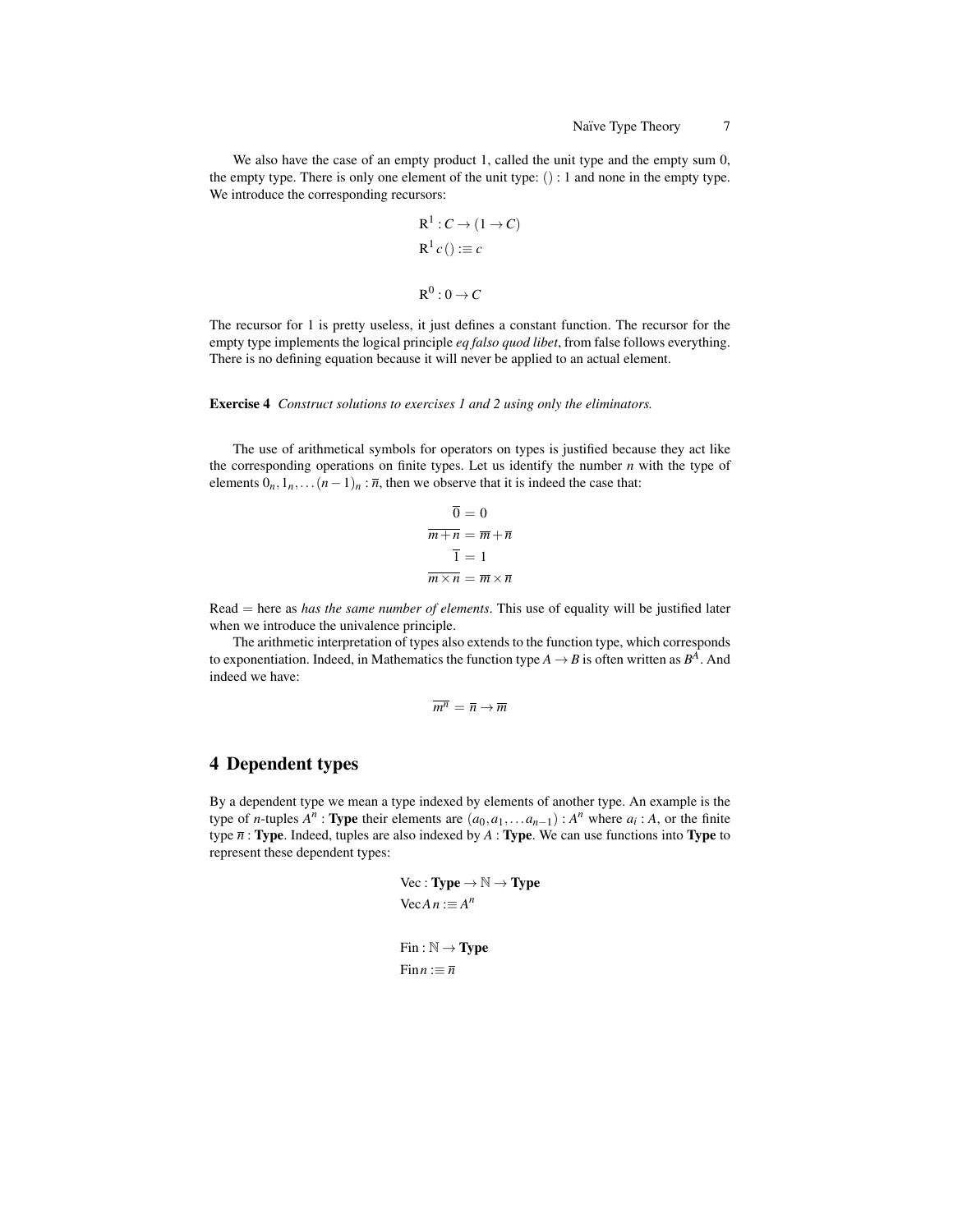In the propositions as types view dependent types are used to represent predicates, e.g. Prime :  $\mathbb{N} \to \mathbf{Type}$  assigns to any natural number  $n : \mathbb{N}$  the type of evidence Prime *n* : **Type** that *n* is a prime number. This does not need to be inhabited, e.g. Prime 4 is empty. Using currying we can use this also to represent relations, e.g.  $\leq : \mathbb{N} \to \mathbb{N} \to \mathbb{T}$ ype,  $m \leq n : \mathbb{T}$ ype is the type of evidence that *m* is less or equal to *n*.

# 4.1  $\Pi$ -types and  $\Sigma$ -types

 $\Pi$ -types generalize function types to allow the codomain of a function to depend on the domain. For example consider the function zeroes that assigns to any natural number  $n : \mathbb{N}$  a vector of *n* zeroes

$$
\underbrace{(0,0,\ldots,0)}_n : \mathbb{N}^n
$$

We use  $\Pi$  to write such a type:

$$
\mathsf{zeros}: \Pi n : \mathbb{N}.\mathbb{N}^n
$$

$$
\mathsf{zeros}\, n := \underbrace{(0,0,\ldots,0)}_{n}
$$

The non-dependent function type can now be understood as a special case of  $\Pi$ -types,  $A \rightarrow$  $B \equiv \Pi -$ : *A.B.*<sup>5</sup>

In the same vain,  $\Sigma$ -types generalize product types to the case when the 2nd component depends on the first. For example we can represent tuples of arbitrary size as a pair of a natural number *n* : N and a vector of this size  $A^n$  as an element of  $\sum n : \mathbb{N} A^n$ . So for example  $(3,(1,2,3))$ :  $\Sigma n$ : N.N<sup>n</sup> because  $(1,2,3)$ : N<sup>3</sup>. Indeed, this type is very useful so we give it a name:

List : **Type** 
$$
\rightarrow
$$
 **Type**  
List $A := \Sigma n : \mathbb{N} A^n$ 

In the propositions as types translation we use  $\Pi$ -types to represent evidence for universal quantification. For example a proof of  $\forall x : \mathbb{N} \cdot 1 + x = x + 1$  is a dependent function of type  $f: \Pi x : \mathbb{N} \cdot 1 + x = x + 1$ , such that applying it as in *f* 3 is evidence that  $1+3 = 3+1$ .

We use Σ-types to represent evidence for existential quantification where the first component is the instance for which the property is supposed to hold and the second component a proof that it holds for this particular instance. For example the statement ∃*n* : N.Prime*n* is translated to Σ*n* : N.Prime*n* and a proof of this is (3, *p*) where *p* : Prime 3.

As for  $\Pi$ -types the non-dependent products arise as a special case of  $\Sigma$ -types:  $A \times B :=$  $\Sigma-$ : *A.B.*<sup>6</sup>

To avoid clutter we sometimes want to omit arguments to a  $\Pi$ -type when it is derivable from later arguments or the first component of a  $\Sigma$ -type. In this case we write the argument in subscript as in  $\Pi_{x:A} Bx$  or  $\Sigma_{x:A} Bx$ . For example if we define List $A := \Sigma_{n:\mathbb{N}} A^n$  we can omit the length and just write  $(1,2,3)$ : List $\mathbb N$ .

We can also define a dependent recursor or eliminator for  $\Sigma$ -types which allows us to define any dependent function out of a  $\Sigma$ -type. This eliminator is not just parametrised by a type but by a family  $C: \Sigma x : A.Bx \rightarrow Type$ :

<sup>&</sup>lt;sup>5</sup> Inspired by this, an alternative notation for  $\Pi x$  :  $A.Bx$  is  $(x : A) \rightarrow Bx$ .

<sup>&</sup>lt;sup>6</sup>As for  $\Pi$ -types, an alternative notation for  $\Sigma x$ :  $A.Bx$  is  $(x : A) \times Bx$ .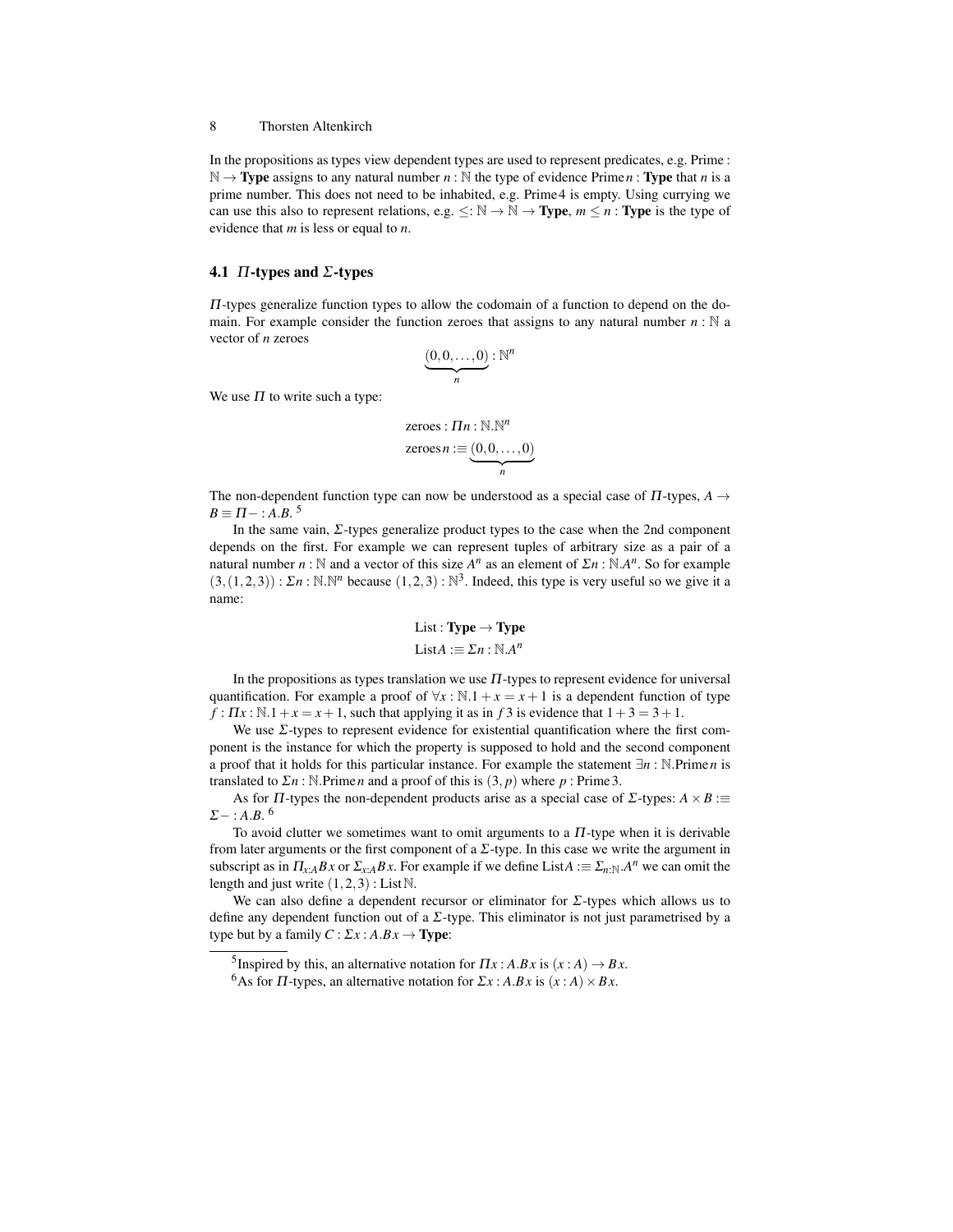$$
E^{2}: (\Pi x:A,\Pi y:Bx.C(x,y)) \to \Pi p:\Sigma x:A.Bx.C p
$$
  

$$
E^{2} f(a,b) := f ab
$$

Exercise 5 *As in exercise 3 we can define projections out of a* Σ*-type, let A* : Type *and B* :  $A \rightarrow$  Type:

$$
fst : \Sigma x : A.Bx \rightarrow A
$$
  
\n
$$
fst (a, b) := a
$$
  
\n
$$
snd : \Pi p : \Sigma x : A.Bx.B \text{ (fst } p)
$$
  
\n
$$
snd (a, b) := b
$$

*Note that the type of the 2nd projections is a dependent function type using the first projection. Derive the projections using only the eliminator* E Σ *. Vice versa, can you derive the elimi-*

*nator from the projections without making further assumptions?*

Exercise 6 *Using the propositions as types translation for predicate logic try to derive the following tautologies:*

*I.*  $(\forall x : A.Px \land Qx) \Leftrightarrow (\forall x : A.Px) \land (\forall x : A.Qx)$ *2.*  $(\exists x : A.Px \lor Qx) \Leftrightarrow (\exists x : A.Px) \lor (\exists x : A.Qx)$ *3.* (∃*x* : *A*.*P x*) ⇒ *R* ⇔ ∀*x* : *A*.*P x* ⇒ *R 4.* ¬∃*x* : *A*.*P x* ⇔ ∀*x* : *A*.¬*P x 5.*  $\neg \forall x : A.Px \Leftrightarrow \exists x : A.\neg Px$ 

Σ

*where*  $A, B$ : **Type** and  $P, Q: A \rightarrow$  **Type**,  $R:$  **Type**, *represent predicates and a proposition.* 

We have seen that  $\Sigma$ -types are related to products but they are also related to sums. Indeed we can derive + from  $\Sigma$  using as the first component an element of Bool =  $\overline{2}$  and the second component is either the first or the 2nd component of the sum (assuming *A*,*B* : Type):

*A*+*B* : Type

 $A + B := \sum x : \text{Bool.}$ if *x* then *A* else *B* 

In the same way we can also derive  $\times$  from  $\Pi$  by using dependent functions over the booleans which returns either one or the other component of the product.

$$
A \times B : \textbf{Type}
$$
  

$$
A \times B := \Pi x : \textbf{Bool}.\text{if } x \text{ then } A \text{ else } B
$$

It is interesting to note that  $\times$  can be viewed in two different ways: either as a non-dependent Σ-type or as a dependent function-type over the booleans.

Exercise 7 *Show that injections, pairing, non-dependent eliminators can be derived for these encodings of sums and products.*

Finally, we notice that the arithmetic interpretation of types extends to  $\Sigma$  and  $\Pi$  giving a good justification for the choice of their names, let  $m : \mathbb{N}$  and  $f : \overline{m} \to \mathbb{N}$ :

$$
\overline{\Sigma x : m.fx} = \Sigma_{x=0}^{x < \overline{m} \overline{f}x}
$$

$$
\overline{\Pi x : m.fx} = \Pi_{x=0}^{x < \overline{m} \overline{f}x}
$$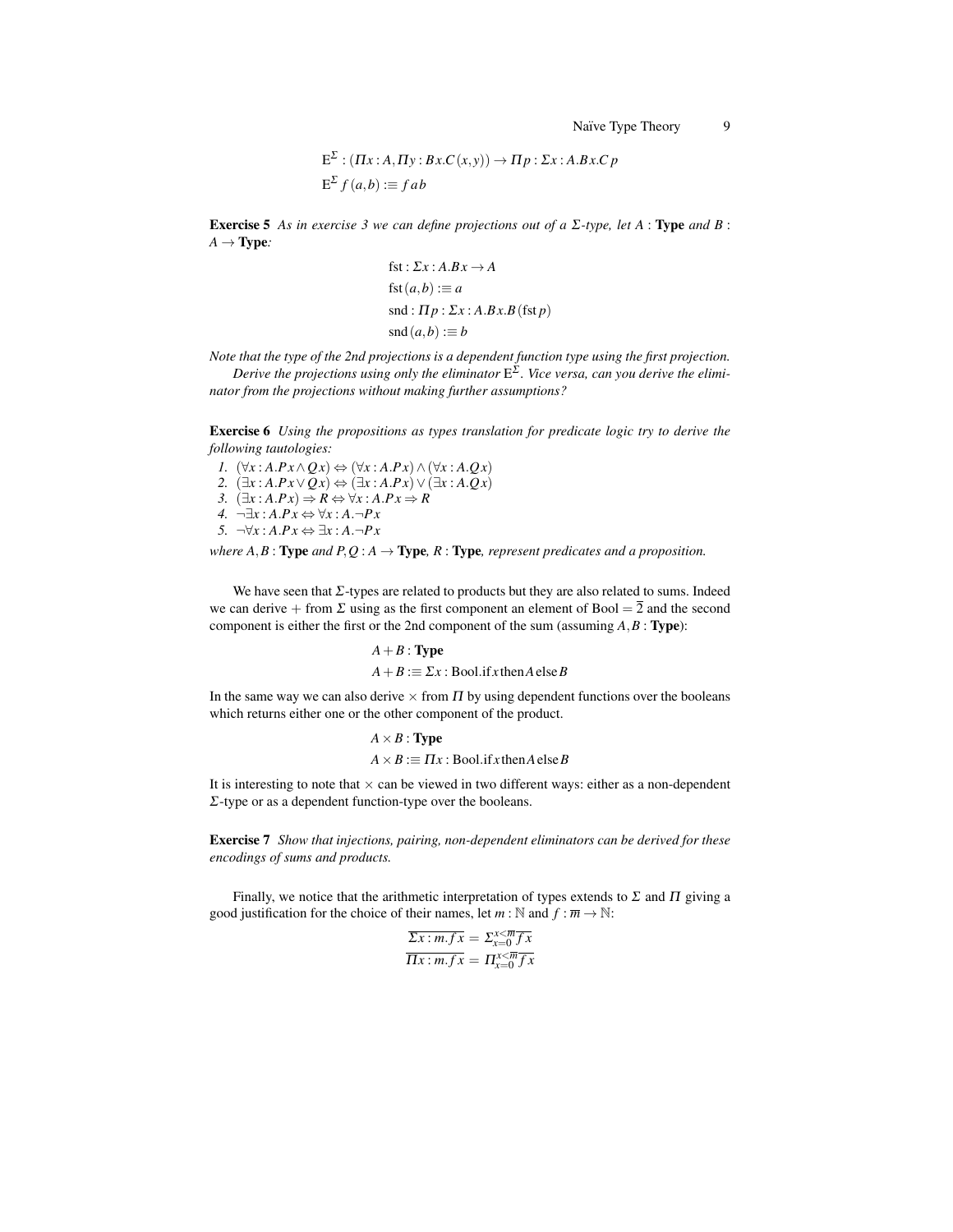#### 4.2 Induction and recursion

Following Peano the natural numbers are introduced by saying that 0 is a natural number (0 : N), and if *n* is a natural number  $(n : N)$  then its successor is a natural number (suc*n* : N), which is equivalent to saying suc :  $\mathbb{N} \to \mathbb{N}$ . When defining a function out of the natural numbers, we allow ourselves to recursively use the function value on *n* to compute it for suc*n*. An example is the doubling function:

$$
\begin{aligned}\n\text{double}: \mathbb{N} \to \mathbb{N} \\
\text{double0} &:= 0 \\
\text{double}(\text{such}) &:= \text{suc}(\text{suc}(\text{double } n))\n\end{aligned}
$$

We can distill this idea into a non-dependent eliminator which is now rightfully called the recursor:

$$
R^{\mathbb{N}}: C \to (C \to C) \to \mathbb{N} \to C
$$
  
\n
$$
R^{\mathbb{N}}zs0 \qquad := z
$$
  
\n
$$
R^{\mathbb{N}}zs(sucn) := s(Rzsn)
$$

We can now define double using only the recursor:

$$
double := R^{\mathbb{N}} 0 (\lambda n . \text{succ} (\text{succ} n))
$$

Exercise 8 *We define addition recursively:*

$$
+: \mathbb{N} \to \mathbb{N} \to \mathbb{N}
$$
  
\n
$$
0 + n := n
$$
  
\n
$$
(\text{such}) + n := \text{succ}(m + n)
$$

*Define addition using only the recursor* R N*.*

Exercise 9 *Not all recursive functions exactly fit into this scheme. For example consider the function that halves a number forgetting the remainder:*

half: 
$$
\mathbb{N} \to \mathbb{N}
$$
  
half0  $\mathrel{\mathop:}= 0$   
half (suc0)  $\mathrel{\mathop:}= 0$   
half (suc (suc n))  $\mathrel{\mathop:}= \text{succ} (\text{half } n)$ 

*Try to derive* half *only using the recursor* R N*.*

When we want to prove a statement about natural numbers we have to construct a dependent function. An example is the proof that half is the left inverse of double:

$$
\forall n : \mathbb{N}.\text{half}(\text{double } n) = n
$$

I haven't introduced equality yet but we only need two ingredients to carry out this construction, given  $A, B$  : **Type**: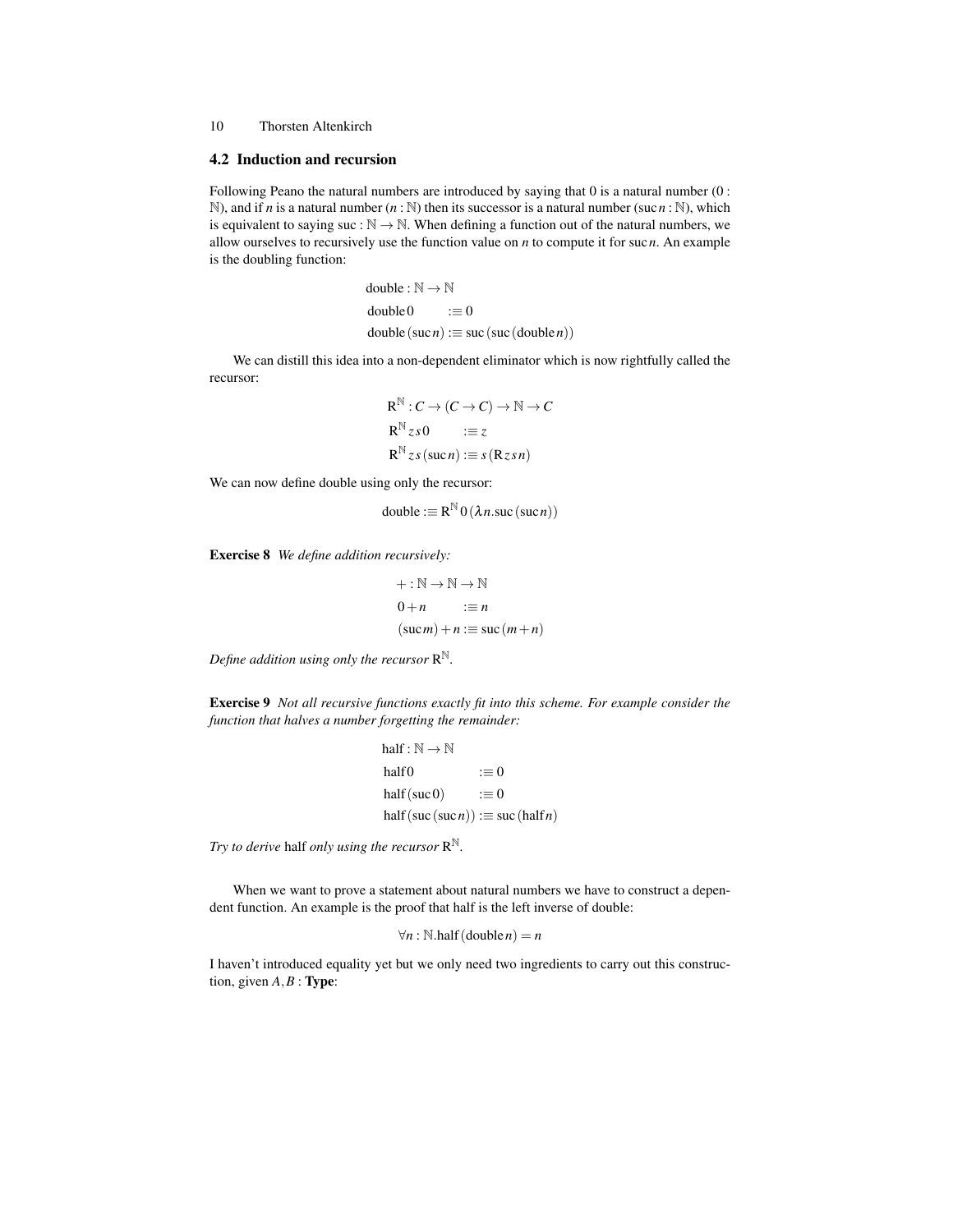refl: 
$$
\Pi x : A.x = x
$$
  
resp:  $\Pi f : A \rightarrow B.\Pi_{m,n:\mathbb{N}}m = n \rightarrow f m = f n$ 

Using those we can define a dependent function verifying the statement:

halfDouble :  $\prod n : \mathbb{N}$ .half(double*n*) = *n* halfDouble  $0 := \text{refl} \, 0$ halfDouble (suc *n*)  $:=$  resp suc (*h n*)

As for Σ-types we can derive dependent functions out of the natural numbers using a dependent recursor or eliminator. Assume that we have a dependent type  $C : \mathbb{N} \to \textbf{Type}$ :

> $E^{\mathbb{N}}: C0 \to (\Pi n : \mathbb{N}.Cn \to C(\mathrm{succ} n)) \to \Pi n : \mathbb{N}.Cn$  $E^{\mathbb{N}} z s 0$  := z  $E^{\mathbb{N}} z s(\text{succ } n) \quad := s(Ez s n)$

Exercise 10 *Derive* halfDouble *using only the dependent eliminator* E N*.*

The type of  $E^{\mathbb{N}}$  precisely corresponds to the principle of induction - indeed from the propositions as types point of view induction is just dependent recursion.

Exercise 11 *Show that the natural numbers with* + *and* 0 *form a commutative monoid:*

*1.* ∀*x* :  $\mathbb{N}.0 + x = x$ 2.  $\forall x : \mathbb{N}.x + 0 = x$ *3.* ∀*x*, *y*, *z* :  $\mathbb{N} \cdot x + (y + z) = (x + y) + z$ *4.* ∀*x*, *y* :  $\mathbb{N}.x + y = y + x$ 

Not all dependent functions out of the natural numbers arise from the propositions as types translation. An example is the function zeroes : Π*n* : N.N *<sup>n</sup>* which we only introduced informally. We can make this precise by inductively defining tuples:

$$
\begin{aligned}\n\text{nil} &\quad : A^0 \\
\text{cons} &\quad : \Pi_{n: \mathbb{N}} A^n \to A^{\text{succ}} \n\end{aligned}
$$

Using this we can define zeroes by recursion

$$
zeros0 := nil
$$
  
zeros( $succ$ ) :=  $cons0$ (zerosn)

This can be easily translated into an application of the eliminator

$$
zeroes := E^{\mathbb{N}} \text{nil} (cons \, 0)
$$

Exercise 12 *We can also define the finite types in an inductive way, overloading* 0 *and* suc*:*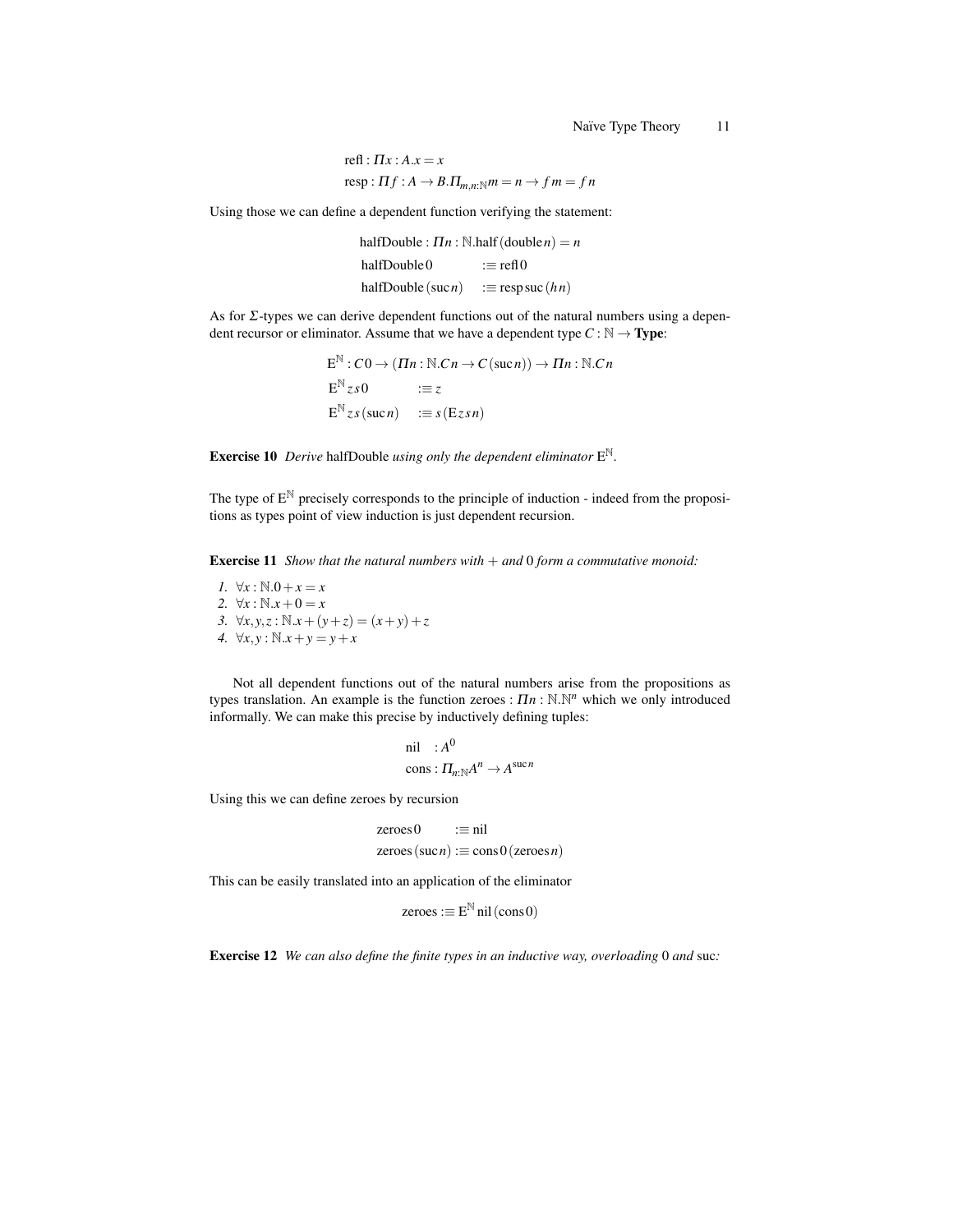$$
0 \quad : \Pi_{n:\mathbb{N}} \overline{\text{succ } n}
$$

$$
\text{succ } : \Pi_{n:\mathbb{N}} \overline{n} \to \overline{\text{succ } n}
$$

*Using this and the inductive definition of A<sup>n</sup> derive a general projection operator*

$$
\operatorname{nth}: \Pi_{n: \mathbb{N}} A^n \to \overline{n} \to A
$$

*that extracts an arbitrary component of a tuple.*

Exercise 13 *Suggest definitions of eliminators for tuples and finite types. Can you derive all the examples using them?*

# 4.3 The equality type

Given  $a, b$ : *A* the equality type

$$
a =_A b : \textbf{Type}
$$

is generated from one constructor

$$
\text{refl}: \Pi_{x:A} x =_A x
$$

That is we are saying that two things which are identical are equal and this is the only way to construct an equality. Using this idea we can establish some basic properties of equality, namely that it is an equivalence relation, that is a relation that is reflexive, symmetric and transitive. Moreover, it is also a congruence, it is preserved by all functions. Since we already have reflexivity from the definition, lets look at symmetry first. We can define symmetry by just saying how it acts on reflexivity:

$$
sym: \Pi_{x,y:A} x = y \to y = x
$$
  
symrefl<sub>a</sub> := refl<sub>a</sub>

The main idea here is that once we apply sym to refl we also know that the wto points  $x, y$ : *A* must be identical and hence we can prove the result using refl again.

Exercise 14 *Provide proofs of*

trans: 
$$
\Pi_{x,y,z:A}x = y \rightarrow y = z \rightarrow x = z
$$
  
resp:  $\Pi f : A \rightarrow B.\Pi_{m,n}: \mathbb{N}^m = n \rightarrow f m = f n$ 

*using the same idea.*

For equality there is a recursor and an eliminator, and for the examples above we only need the recursor because we have no dependency on the actual proofs of equality. However, there is some dependency because equality itself is a dependent type. We assume a family that depends on the indices of equality but not on the equality proofs themselves:  $C : A \rightarrow A \rightarrow$  **Type** then the recursor is:

$$
R^{=} : (IIx : A.Cxx) \to II_{x,y:A}x = y \to Cxy
$$
  

$$
R^{=} f (refl_a) := fa
$$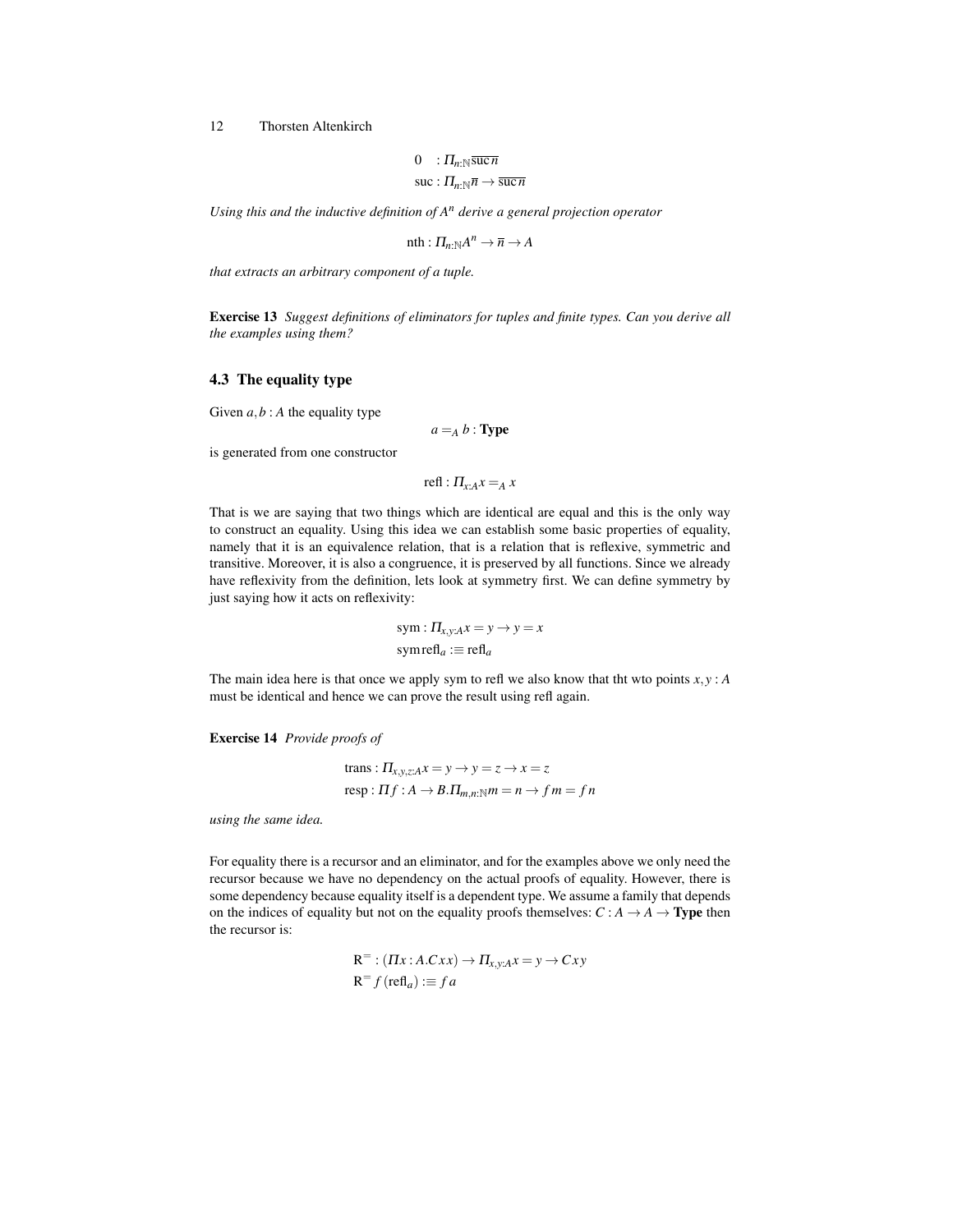Exercise 15 *Derive* sym, trans, resp *using the recursor*  $R^=$ .

What would be a statement that actually depends on equality proofs? It seems that equality is rather trivial since there is at most one proof of it and we should be able to prove this. This is called uniqueness of equality proofs and states that any two proofs of equality are equal and it has an easy direct definition exploiting exactly the fact that the only proof of equality is reflexivity:

$$
\text{uep}: \Pi_{x,y:A} \Pi p, q: x = y
$$
\n
$$
\text{ueprefl}_a \text{refl}_a := \text{refl}_{\text{refl}_a}
$$

We now define the dependent eliminator for equality which  $E^=$  which is also called *J* but we stick to our terminology. This time we use a family that does indeed depend on the equality proof  $C: \Pi_{x,y:A} x = y \rightarrow$  **Type** 

$$
E^=:(\Pi_{x:A}C(\text{refl}_x))\to \Pi_{x,y:A}\Pi p:x=y.C p
$$
  

$$
E^=f\text{refl}_x:=f_x
$$

Now we should be able to perform the usual exercise and reduce the direct definition of uep to one using only the eliminator. The first step is clear, by eliminating one argument we can reduce the problem to:

$$
\Pi_{x:A}\Pi q: x=x.\text{refl}_x=q
$$

but now we are stuck. We cannot apply the eliminator because we need a family were both indices are arbitrary. Indeed, Hofmann and Streicher were able to show that uep is unprovable from the eliminator [HS98]. In the next section we will discuss reasons why this is actually not a bad thing. However, at least based on our current understanding of equality it seems that this is an unwanted incompleteness. One which can actually fixed by introducing a special eliminator which works exactly in the case when we want to prove something about equality proofs where both indices are equal. That is we assume as given a family  $C: \Pi_{x}A^x = x \rightarrow$  **Type** and introduce

$$
K: (\Pi_{x:A} C \text{refl}_x) \to \Pi_{x:A} \Pi p : x = x.C p
$$
  

$$
K f \text{refl}_x := f_x
$$

This eliminator is called *K* because K is the next letter after J.

Exercise 16 *Derive uep using only* E <sup>=</sup> *and K.*

Exercise 17 *Instead of viewing equality as a relation generated by* refl*, we can also fix one index a* : *A* and now define the predicate of being equal to a:  $a = - : A \rightarrow Type$ . This predicate *is generated by*  $\text{refl}_a$ :  $a = a$  so no change here. However, the eliminator looks different. Let's  $fix C: \Pi x: A.a = x \rightarrow \text{Type}$ 

$$
J'_a : (Crefl_a) \to \Pi_{x:A} \Pi p : a = x.C p
$$
  

$$
J'_a f (refl_a) := f
$$

Show that  $E^=$  and  $J'$  are interderivable, that is both views of equality are equivalent.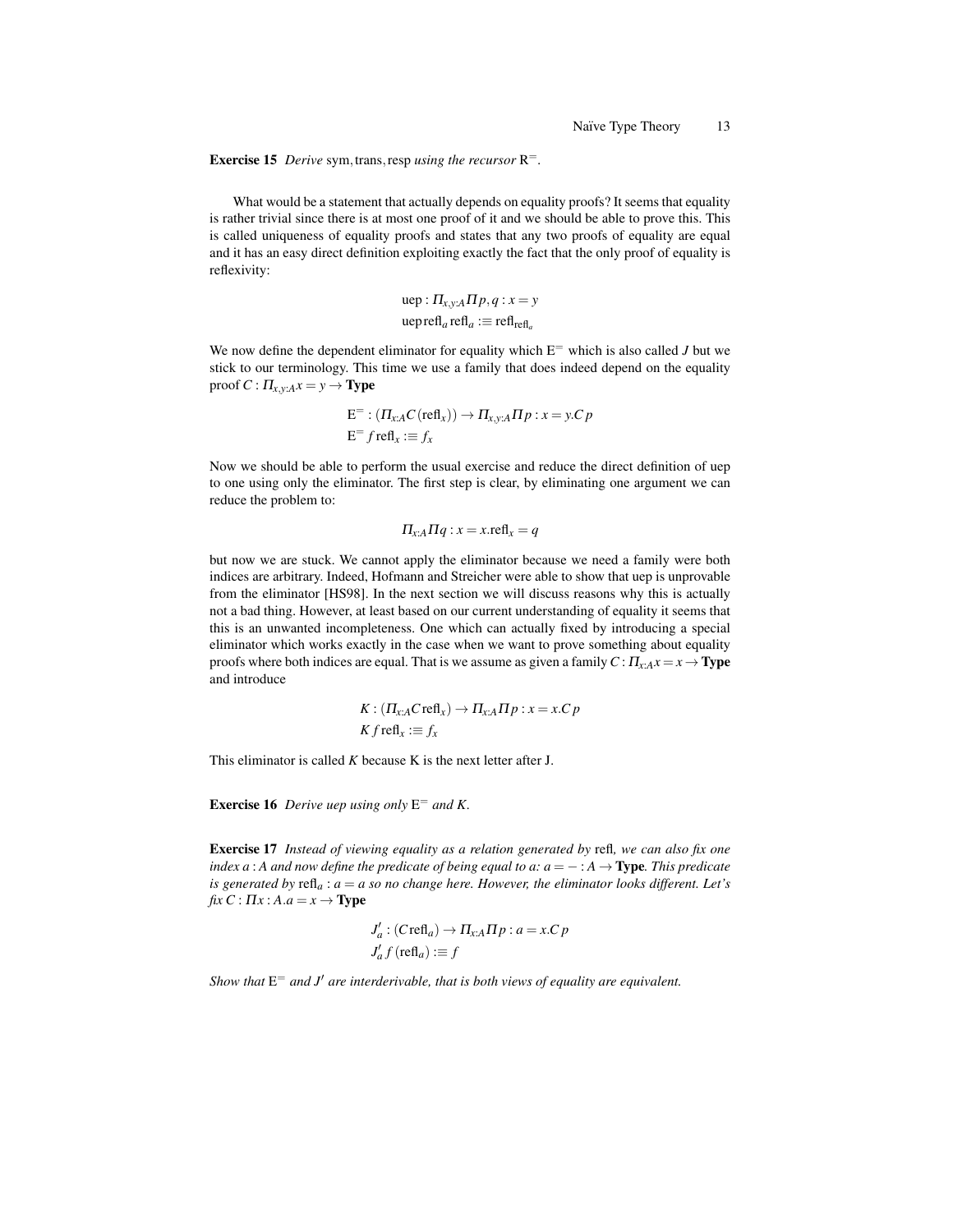# 5 Homotopy Type Theory

# 5.1 Proof relevant equality

If we are only use  $E^=$  aka J we cannot in general prove that there is only one proof of equality, but what can we prove? It turns out that we can indeed verify some equalities:

$$
trans prefl = p
$$
  
trans refl p = p  
trans (trans p q) r = trans p (trans qr)  
trans p (sym p) = refl  
trans (sym p) p = refl

where  $p: a =_A b, q: b =_A c$  and  $r: c =_A d$ .

It is easy to verify these equalities using only *J* because all the quantifications are over arbitrary  $p : x = y$  and there is no repetition of variables.

Exercise 18 *Explicitly construct the proofs using J.*

A structure with these properties is called a groupoid. A groupoid is a category where every morphism is an isomorphism. Here the objects are the elements of the type *A*, given  $a, b : A$  the homset (actually a type) is  $a = A$  *b*, composition is trans, identity is refl and sym assigns to every morphism its inverse.

We can go further an observe that resp also satisfies some useful equalities:

$$
resp f \text{ refl} = \text{refl}
$$

$$
resp f (\text{trans } pq) = \text{trans} (resp f p) (resp f q)
$$

where  $f : A \rightarrow B$ ,  $p : a =_A b$ ,  $q : b =_A c$ .

In categorical terms this means that *f* is a functor: its effect on objects *a* : *A* is *f a* : *B* and its effect on morphism  $p : a =_A b$  is resp  $f p : f a =_B f b$ .

Exercise 19 *Why don't we prove that* resp *f also preserves symmetries?*

$$
resp f (symp) = sym (resp f p)
$$

Indeed, the idea of Streicher's and Hofmann's proof is to turn this around and to show that we can generally interpret types as groupoids where the equality type corresponds to the homset. Interestingly we can also interpret *J* in this setting but clearly we cannot interpret *K* because it forces the groupoid to be trivial, i.e. to be an equivalence relation. However, in the moment there is no construction which generates non-trivial groupoids, but this will change once we have the univalence principle or if we introduce Higher Inductive Types (HITs).

However, groupoids are not the whole story. There is no reason to assume that the next level of equalities, i.e. the equality of the equality of equality proofs is trivial. We need to add some further laws, so called coherence laws, which are well known and we end up with a structure which is called a 2-Groupoid (in particular all the homsets are groupoids). But the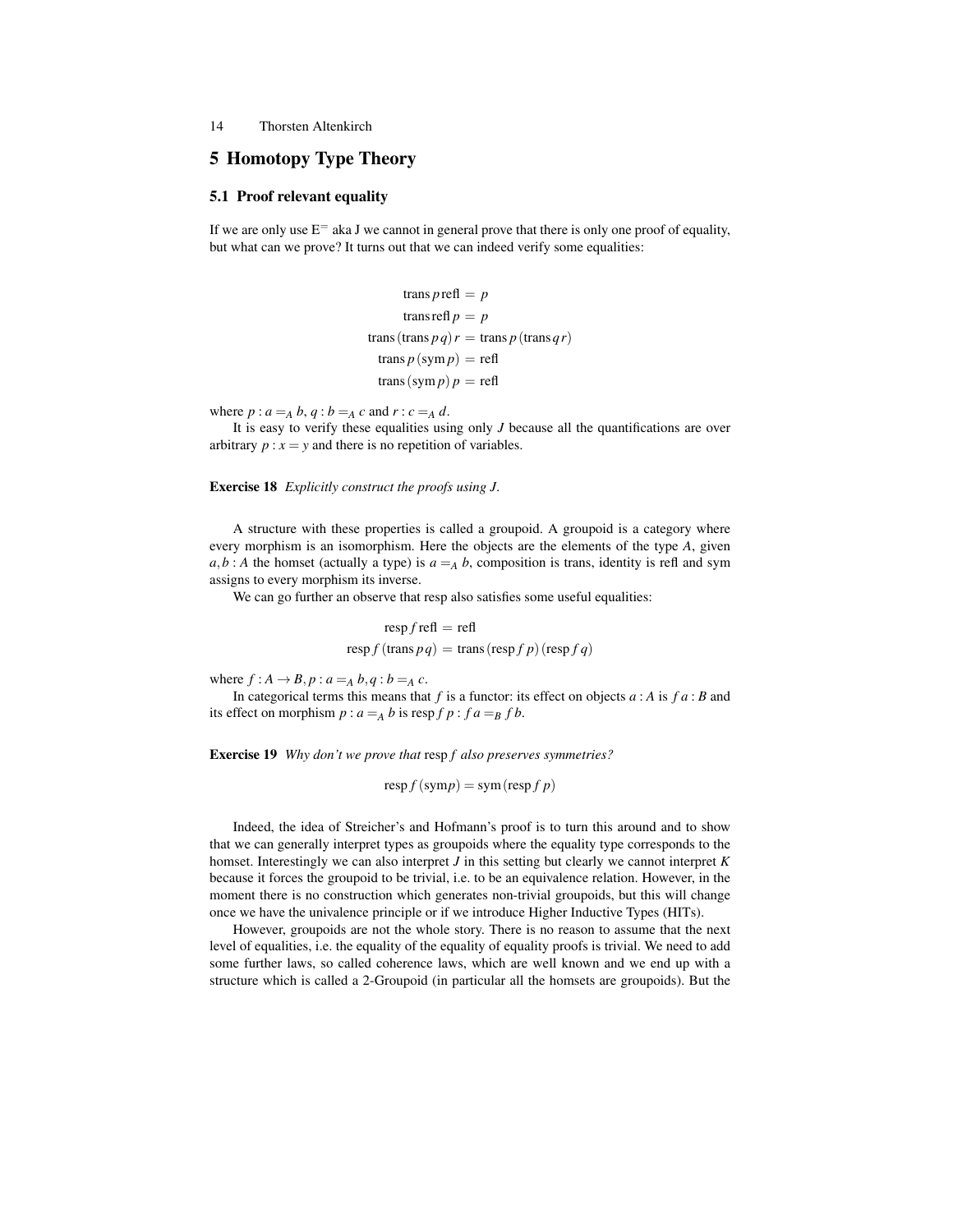story doesn't finish here we can go on forever. The structure we are looking for is called a weak  $\omega$ -groupoid. Alas, it is not very easy to write down what this is precisely. Luckily, homotopy theoreticians have already looked at this problem and they have a definition: a weak ω-groupoid is a Kan complex, that is a simplicial set with all Kan fillers. This is what Voevodsky has used in his homotopical model of Homotopy Type Theory [KL12]. However, it was noted that this construction uses classical principles, i.e. the axiom of choice. Thierry Coquand and his team have now formulated a constructive alternative which is based on cubical sets [CCHM16].

# 5.2 What is a proposition?

Previously, we have identified propositions as types but it is fair enough to observe that types have more structure, they can carry more information by having different inhabitants. This becomes obvious in the next exercise:

**Exercise 20** *Given*  $A, B$  : **Type** and a relation  $R : A \rightarrow B \rightarrow$  **Type** the axiom of choice can be *stated as follows:*

$$
(\forall x:A.\exists y:B.Rxy) \to \exists f:A \to B.\forall x:A.Rx(fx)
$$

*Apply the propositions as types translation and prove the axiom of choice.*

This is strange because usually the axiom of choice is an indicator of using some nonconstructive principle in Mathematics. But now we can actually prove it in Type Theory? Indeed, the formulation above doesn't really convey the content of the axiom of choice because the existential quantification is translated as a  $\Sigma$ -type and hence makes the choice of the witness explicit. In conventional Mathematics propositions do not carry any information hence the axiom of choice has to build the choice function without any access to choices made when showing the premise.

To remedy this mismatch we are more specific about propositions: we say that a type *P* : **Type** is a proposition if it has at most one inhabitant, that is we define

> isProp: Type  $\rightarrow$  Type  $isProp A := \Pi x, y : A.x =_A y$

I write *P* : Prop for a type that is propositional, i.e. we can prove isProp*P*. That is we are interpreting **Prop** as  $\Sigma P$ : **Type**.isProp *P* but I am abusing notation in that I omit the first projection (that is an instance of subtyping as an implicit coercion).

Exercise 21 *Show that equality for natural numbers is a proposition, that is establish:*

 $∀x, y : ℕ.isProp(x =_N y)$ 

Looking back at the proposition as types translation we would like that for any proposition in predicate logic *P* we have that  $\llbracket P \rrbracket$  : **Prop**. That can be shown to be correct for the so called negative fragment, that is the subset of predicate logic without ∨ and ∃.

**Exercise 22** *Show that if P, Q : Prop and R : A*  $\rightarrow$  *Prop where A : Type then*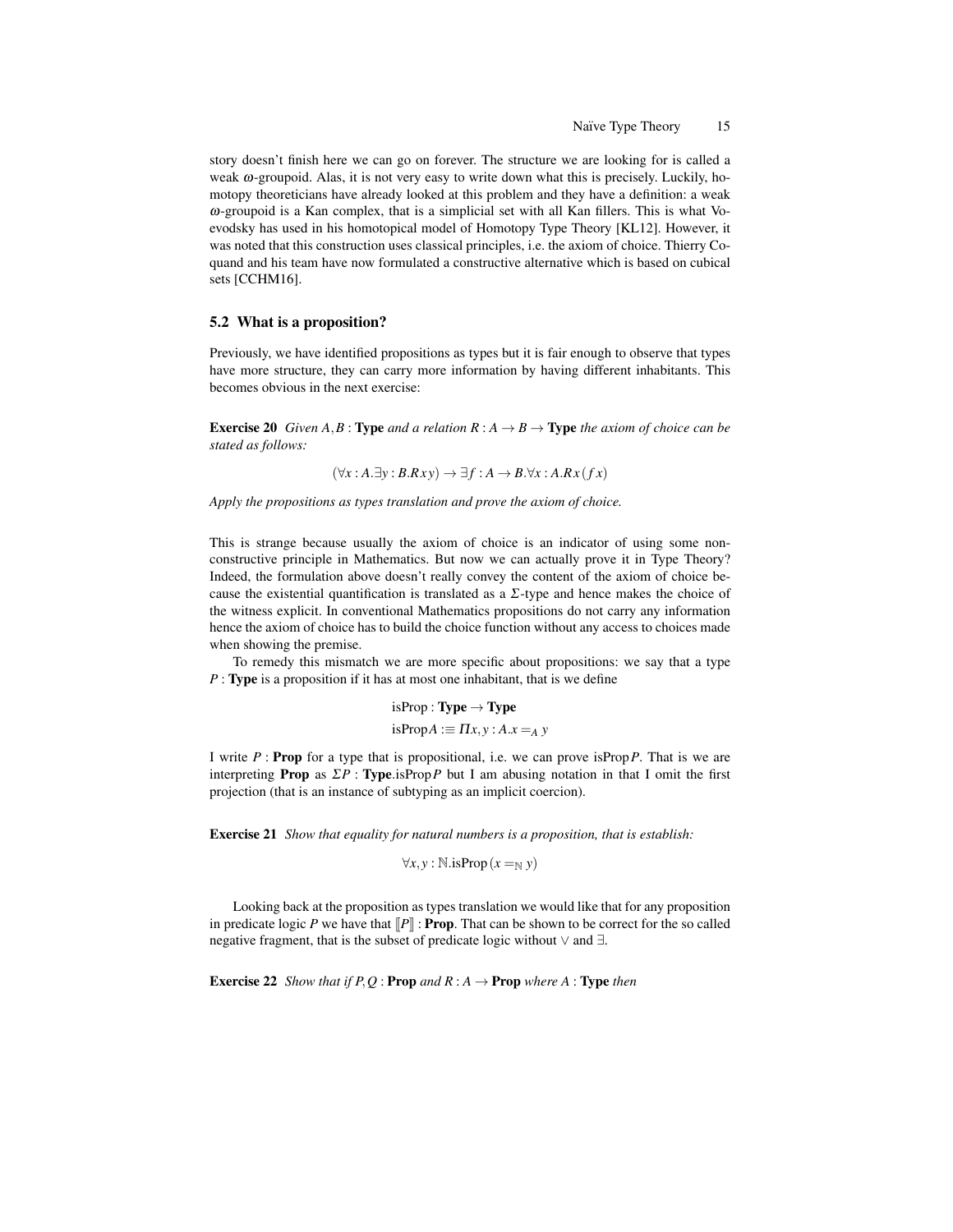*1.*  $[ P \Rightarrow O ]$ : **Prop** *2.* [[*P*∧*Q*]] : Prop *3.* [[True]] : Prop *4.* [[False]] : Prop *5.*  $\left[\forall x : A.P\right]$  : **Prop** 

However this fails for disjunction and existential quantification: [True ∨ True]] is equivalent to Bool which is certainly not propositional since true  $\neq$  false. Also  $\exists x :$  Bool. True is equivalent to Bool and hence also not propositional.

To fix this we introduce a new operation which assigns to any type a proposition which expresses the fact that the type is inhabited. That is given *A* : Type we construct ||*A*|| : Prop, this is called the *propositional truncation* of *A*. We can construct elements of ||*A*|| from elements of *A*, that is we have a function  $\eta : A \to \|A\|$ . However, we hide the identity of *a*, that is we postulate that  $\eta a = \eta b$  for all  $a, b : A$ . How can we construct a function out of  $||A||$ ? It would be unsound if we would allow this function to recover the identity of an element. This can be avoided if the codomain of the function is itself propositional. That is given *P* : Prop and  $f : A \to P$  we can lift this function to  $\hat{f} : ||P|| \to A$  with  $\hat{f}(\eta a) \equiv f a$ .

Using  $\|-$  || we can redefine  $\|-$  || such that  $\|P\|$  : **Prop**:

$$
\begin{aligned}\n[P \vee Q] &\coloneqq \| [P] + [Q] \| \\
[\exists x : A.P] &\coloneqq \| \Sigma x : A.[P] \| \n\end{aligned}
$$

Now the translation of the axiom of choice

$$
(\forall x:A.\exists y:B.Rxy) \to \exists f:A \to B.\forall x:A.Rx(fx)
$$

which is

$$
\Pi x:A.\|\Sigma y:B.Rxy\|\to \|\Sigma f:A\to B.\forall x:A.Rx(fx)\|
$$

is more suspicious. It basically say if for every  $x : A$  there is  $y : B$  with a certain property, but I don't tell you which one, then there is a function  $f : A \rightarrow B$  which assigns to every  $x : A$  a  $fx : B$  with a certain property but I don't tell you which function. This sounds like a lie to me!

Indeed lies can make our system inconsistent or they can lead to classical principle, which can be viewed is a form of lying that is not known to be inconsistent. Indeed, assuming one additional principle, *propositional extensionality* we can derive the principle of excluded middle. This proof is due to Diaconescu.

By propositional extensionality we mean that two propositions which are logically equivalent then they are equal:

$$
propExt: \Pi P, Q: \textbf{Prop}.(P \Leftrightarrow Q) \rightarrow P = Q
$$

This is reasonable because all what we matters about a proposition is wether it is inhabited, and hence two proposition which are logically equivalent are actually indistinguishable and hence extensionally equal. Indeed, we will see that propExt is a consequence of the univalence principle.

Theorem 1 (Diaconescu) *Assuming the amended translation of the axiom of choice:*

$$
\text{ac}: \Pi x:A. \|\Sigma y:B.Rxy\| \to \|\Sigma f:A \to B.\forall x:A.Rx(fx)\|
$$

*and* propExt *we can derive the excluded middle for all propositions:*

$$
\forall P : \mathbf{Prop}.P \vee \neg P
$$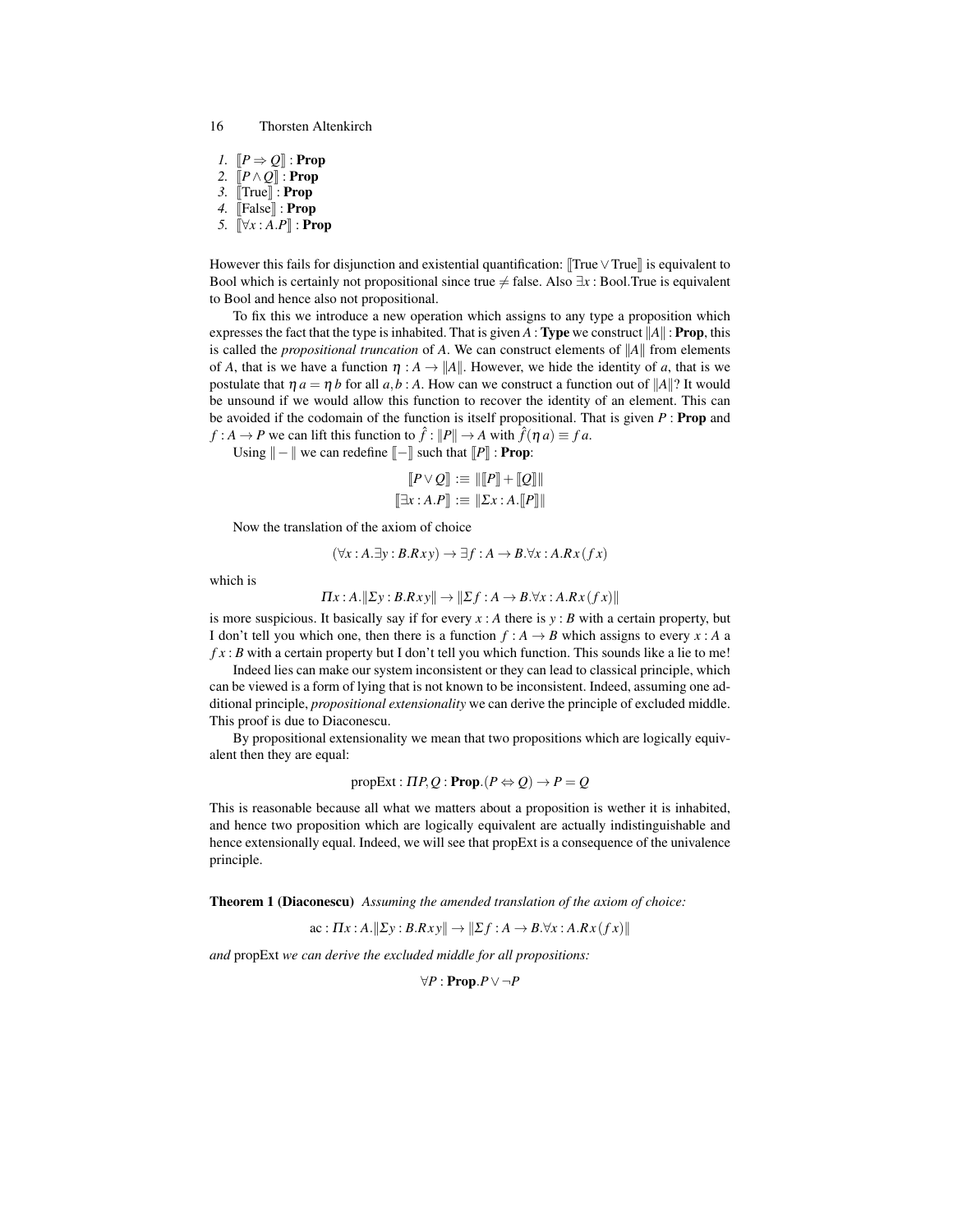What has really happened is that from the lie that we can recover information we have just hidden we can extract information as long as we hide the function doing the extraction. And this has nothing to do with  $\Sigma$ -types and existentials but with the behaviour of the hiding operation, or inhabitance  $|| - ||$ . Hence we can formulate a simpler version of the axiom of choice in Type Theory:

$$
(\Pi x:A.\|Bx\|) \rightarrow \|\Pi x:A.Bx\|
$$

This implies the revised translation of the axiom.

### 5.3 Dimensions of types

We have classified types as propositions if they have at most one inhabitant. uep says that equality is a proposition. Even of we are not accepting uep, we can use this to classify types: we say that a type is a set if all its equalities are propositions.

isSet : **Type** 
$$
\rightarrow
$$
 **Type**  
isSet*A* :=  $\Pi_{x,y:A}$ isProp  $(x =_A y)$ 

As for propositions we abuse notation and write *A* : Set if *A* : Type and we can show isSet*A*. uep basically says that all types are sets. The idea here is that sets are types which are quite ordinary, they reflect our intuition that equality is propositional.

Actually we can show that certain types are sets, e.g. exercise 21 basically asks to prove that  $N$  : **Set**. However, we can do much better, we can show in general that any type with a decidable equality is a set. This is a theorem due to Michael Hedberg.

#### Theorem 2 (Hedberg) *Given A* : Type *such that the equality is decidable*

$$
d: \forall x, y: A.x = y \lor x \neq y
$$

*then we can show*

isSet*A*

To show Hedberg's theorem we establish a lemma saying that if there is a constant function on equality types then the equality is propositional. That is we assume

$$
f: \Pi_{x,y:A} x =_A y \to x =_A y
$$
  

$$
c: \Pi_{x,y:A} \Pi p, q: x =_A y \to f p = f q
$$

Now for arbitrary  $x, y$ :  $A, p$ :  $x = y$  we can show that  $p = \text{trans}(fp)$  (sym( $f$  refl)) because using *J* this reduces to showing that refl = trans( $f$  refl)( $sym(f$  refl)) which is one of the groupoid properties. Now given any  $p, q : x = y$  we can show

$$
p = \text{trans}(f p) (\text{sym}(f \text{ ref})))
$$
  
= trans(f q) (sym(f \text{ ref}))) using c  
= q

And hence  $=_A$  is propositional.

To construct the function *f* from decidability we assume  $p : x = y$  and apply  $dxy$ . Either we have another proof  $q : x = y$  and we return this one, or we have that  $x \neq y$  but this contradicts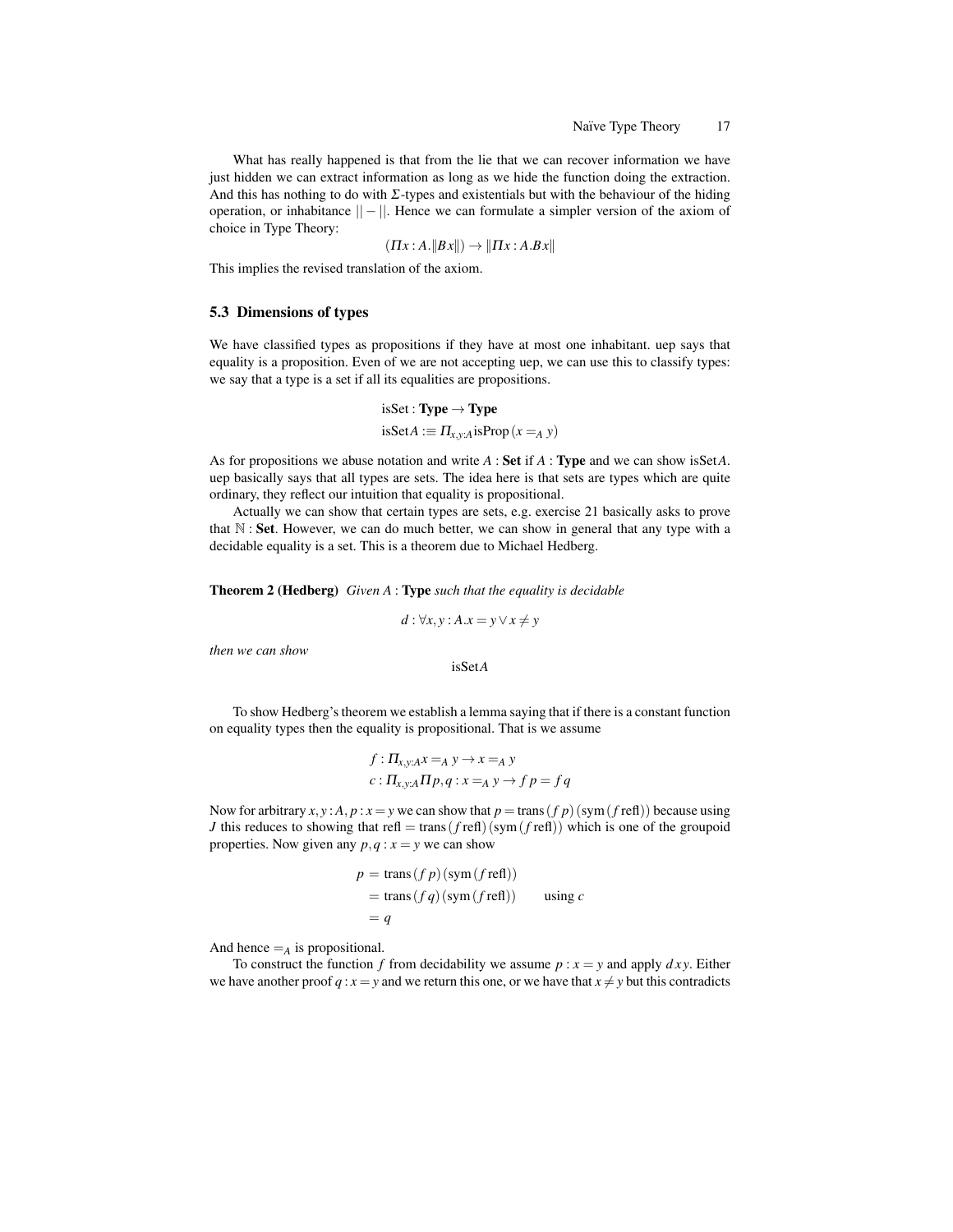that we already have a proof  $p : x = y$  and we can use  $\mathbb{R}^0$ . However, in either case the output doesn't depend on the actual value of the input and hence we can show that the function is constant.

Indeed, if we additionally assume the principle of functional extensionality

funExt : ∀ *f*,*g* : *A* → *B*.(∀*x* : *A*. *f x* = *g x*) → *f* = *g*

we can strengthen Hedberg's theorem:

Theorem 3 *Given A* : Type *such that the equality is stable*

 $s: \forall x, y: A. \neg\neg(x = y) \rightarrow x = y$ 

*then we can show*

isSet*A*

This strengthening shows that function types are sets, e.g.  $\mathbb{N} \to \mathbb{N}$ : Set even though its equality is not decidable but it is stable.

To prove the stronger version we observe that for if equality is stable, we can construct the function  $g: \Pi x, y: A.x = y \rightarrow x = y$  by composing *s* with the obvious embedding  $x = y \rightarrow y$  $\neg\neg(x = y)$ . Since  $\neg\neg(x = y)$  is propositional, *f* must be constant.

**Exercise 23** *Show that the equality of*  $\mathbb{N} \to \mathbb{N}$  *is stable.* 

We can extend the hierarchy we have started to construct with Prop and Set. For example a type whose equalities are sets is called a groupoid (indeed it corresponds to the notion of groupoid which we have introduced previously).

> isGroupoid : **Type**  $\rightarrow$  **Type** isGroupoid*A* :≡  $\forall x, y$  : *A*.isSet(*x* =*A y*)

We can also extend this hierarchy downwards, we can redefine a proposition as a type such that its equalities are types with eactly one element - these types are called *contractible*:

> isContractible : **Type**  $\rightarrow$  **Type**  $i$ **sContractible** $A := \Sigma a : A \cdot \Pi x : A \cdot x = a$

 $isProp : Type \rightarrow Type$  $isProp A := \Pi x, y : A.isContractible (x = y)$ 

We can now define the hierarchy starting with contractible types. For historic reasons (i.e. to be compatible with notions from homotopy theory) we start counting with −2 and not with 0. I am calling the levels dimensions, they are also called truncation levels.

> hasDimension :  $\mathbb{N}_{-2} \to \text{Type} \to \text{Type}$ hasDimension(−2)*A* :≡ isContractible*A* hasDimension $(n+1)A$  :≡  $\forall x, y$  : *A*.hasDimension $(x =_A y)$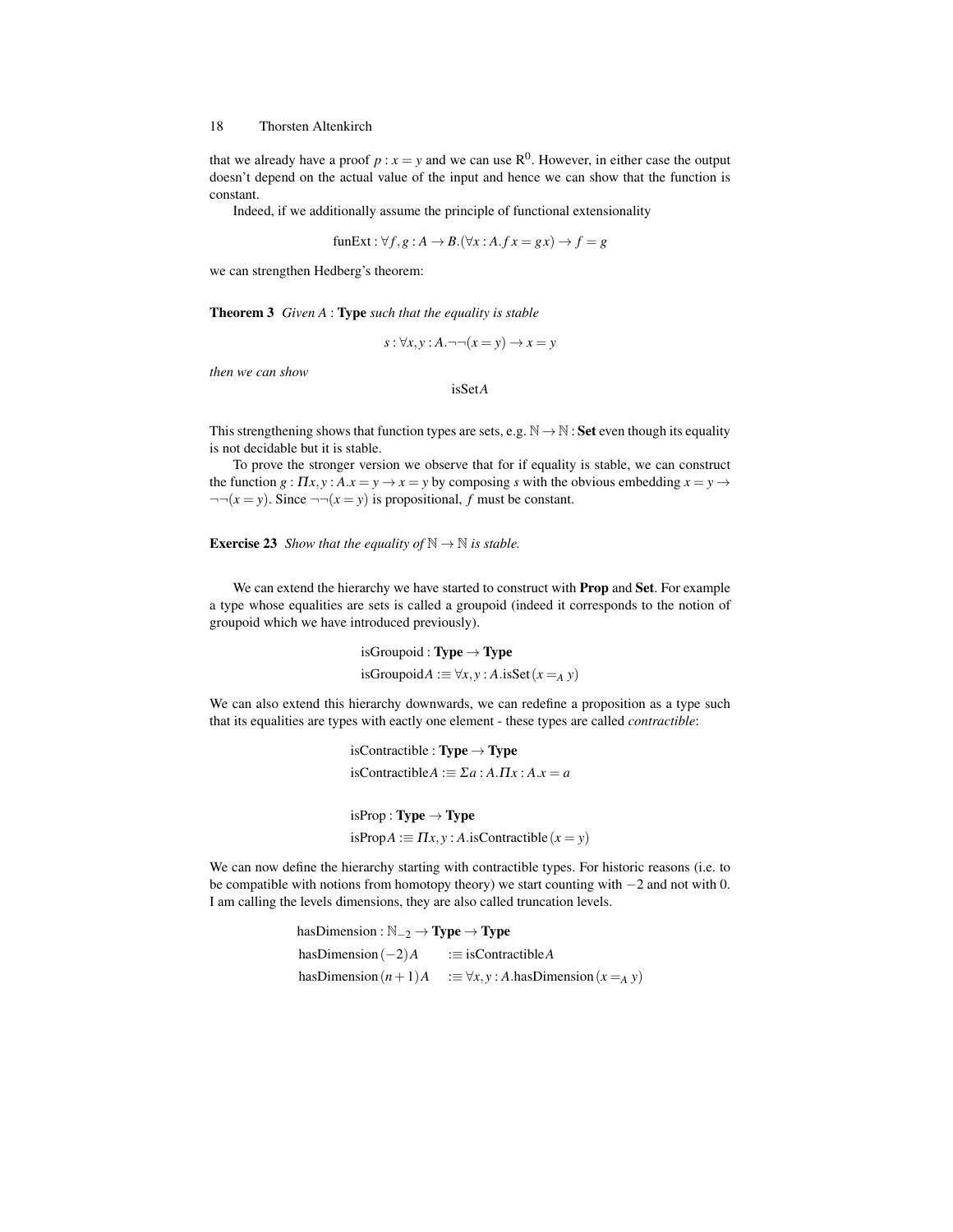I am writing  $\mathbb{N}_{-2}$  for a version of the natural numbers where I start counting with  $-2$ . To summarize the definitions so far:

| <b>Dimension</b> | <b>Name</b>        |
|------------------|--------------------|
| -2               | Contractible types |
| - 1              | Propositions       |
| 0                | <b>Sets</b>        |
|                  | Groupoids          |

We also introduce the notation *n*−**Type** for *A* : **Type** such that we can show hasDimension *nA*.

To convince ourselves that this really is a hierarchy, that is that every *n*−Type is also a *n*+1−**Type** we need to show that the hierarchy actually stops at −2 that is that the equality of a contractible type is again contractible.

To show this assume is given a contractible type *A* : Type that is we have *a* : *A* and *c* :  $\Pi x$ :  $A.a = x$ . Now we want to show that for all  $x, y$ : *A* the equality  $x = A y$  is contractible, that is we have an element and all other elements are equal. We define  $d : \Pi x, y : A.x =_A y$  as  $dx y := \text{trans}(\text{sym}(cx))(cy)$ . Now it remains to show that  $e : \Pi x, y : A.\Pi p : x =_A y. dx y = p$ . Using *J* we can reduce this to  $dx x = \text{refl } x$  unfolding  $dx x \equiv \text{trans}(\text{sym}(cx))(cx)$  we see that this is an instance of one of our groupoid laws.

As a corollary we obtain that hasDimension  $nA$  implies hasDimension  $(n+1)A$ .

# 5.4 Extensionality and univalence

As I have already mentioned in the introduction: extensionality means that we identify mathematical objects which behave the same even of they are defined differently. An example are the following two functions:

$$
f, g: \mathbb{N} \to \mathbb{N}
$$

$$
fx := x + 1
$$

$$
gx := 1 + x
$$

We can show that  $\forall x : \mathbb{N}$ . *f*  $x = gx$  but can we show that  $f = g$ ? The answer is **no**, because if there were a proof without any assumption it would have to be refl and this would only be possible if  $f \equiv g$  but it is clear that they are not definitionally equal. However, we cannot exhibit any property not involving this equality which would differentiate them. Another example are the following two propositions:

$$
P, Q : \textbf{Prop}
$$

$$
P := \text{True}
$$

$$
Q := \neg \text{False}
$$

Again we cannot show that  $P \equiv Q$  even though there clearly is no way to differentiate between them.

We have already mentioned the two principles which are missing here:

funExt : ∀f, g : A → B. (∀x : A.fx = gx) → f = g  
propExt : 
$$
ΠP, Q
$$
 : **Prop**.( $P \Leftrightarrow Q$ ) →  $P = Q$ 

We note that the corresponding principles are true in set theory, which seems to contradict my statement that Type Theory is better for extensional reasoning than set theory. However, this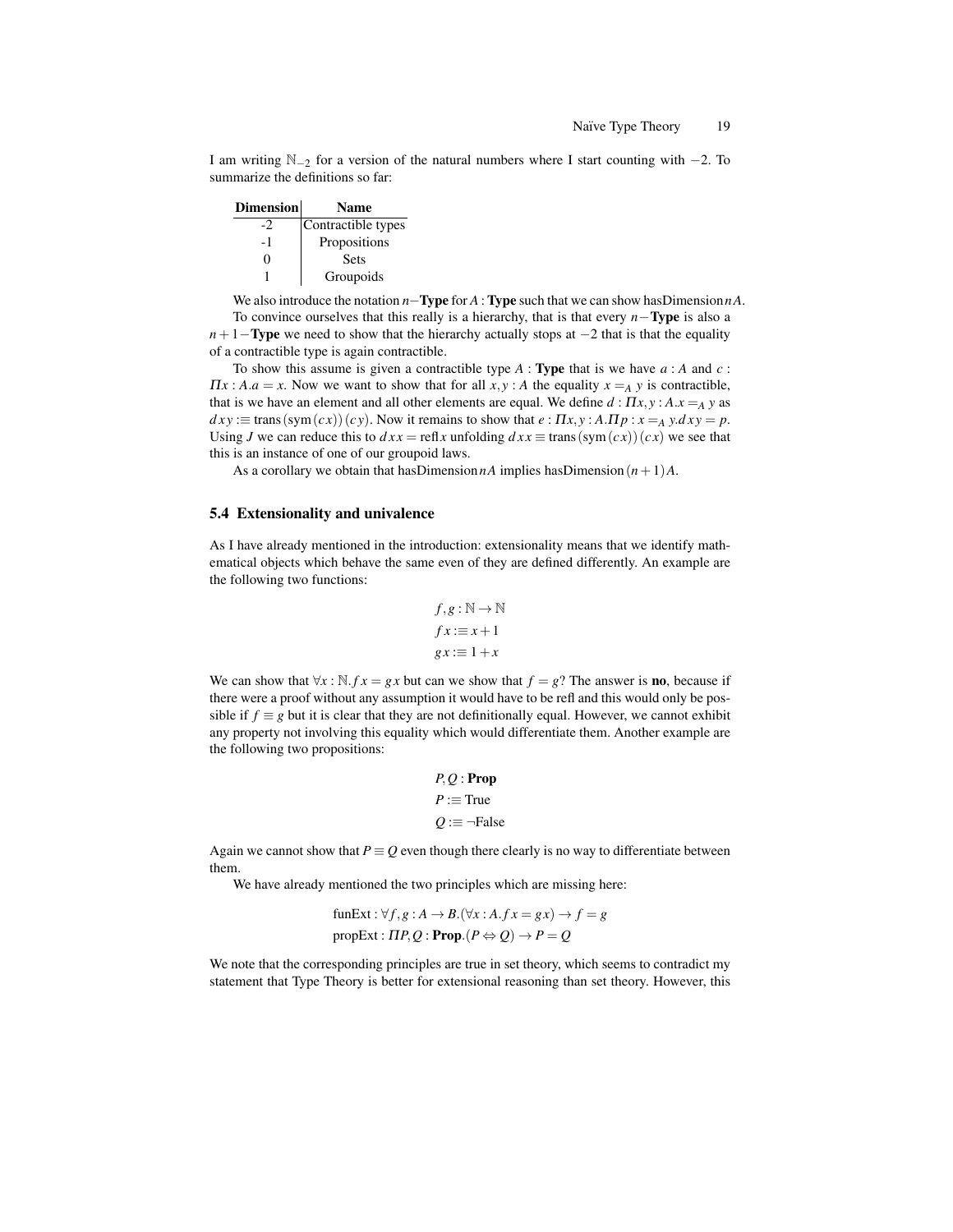shortcoming can be fixed since all constructions preserve these equalities. This can be made precise by interpreting the constructions in the setoid model, where every type is modelled by a set with an equivalence relation. In this case we can model function types by the set of functions and equality is extensional equality. The same works for Prop, a proposition is modelled by the set of propositions identified if they are logically equivalent.

However, the shortcoming of set theory becomes obvious if we ask the next question: when are two sets equal? For example

$$
A, B : Set
$$

$$
A := \overline{1} + \overline{2}
$$

$$
B := \overline{2} + \overline{1}
$$

We have no way to distinguish two sets with 3 elements, hence following the same logic as above they should be equal. However, they are not equal in set theory under the usual encoding of finite sets and  $+$  and it would be hard to fix this in general.

When are two sets equal? Given  $f : A \rightarrow B$  we say that  $f$  is an isomorphism if there it has an inverse, that is  $<sup>7</sup>$ </sup>

isIso : 
$$
(A \rightarrow B) \rightarrow \text{Type}
$$
  
\n $\Sigma$   $g : B \rightarrow A$   
\nisIso  $f := \eta : \Pi x : B.f(gx) = x$   
\n $\varepsilon : \Pi x : A.g(fx) = x$ 

And we define  $A \cong B := \Sigma f : A \to B$ .isIso *f*. Using isIso we can formulate a new extensionality principle: we want to say that there is an isomorphism between isomorphism of sets and equality of sets. Indeed, we can observe that the is a function from equality of sets to isomorphism because every set is isomorphic to itself using *J*.

**Exercise 24** *Define* eq2iso :  $\Pi_{A,B:Set}A = B \rightarrow A \cong B$ 

Using this we can state extensionality for sets

extSet : isIso eq2iso

As a corollary we get that  $A \cong B \to A = B$ . Since  $\overline{1} + \overline{2} \cong \overline{1} + \overline{2}$  we can show that  $\overline{1} + \overline{2} = \overline{1} + \overline{2}$ 

#### Exercise 25 *Show that*

*1.*  $(A+B) \rightarrow C = (A \rightarrow C) \times (B \rightarrow C)$ 2.  $(A \times B) \rightarrow C = A \rightarrow B \rightarrow C$ *3.*  $1 + N = N$ *4.*  $N \times N = N$ 5. List  $\mathbb{N} = \mathbb{N}$ 6.  $\mathbb{N} \to \mathbb{N} \neq \mathbb{N}$ 

*assuming A*,*B*,*C* : Set*. For which of the results do we not need* extSet*?*

<sup>&</sup>lt;sup>7</sup>I am using here a record-like syntax for iterated  $\Sigma$ -types.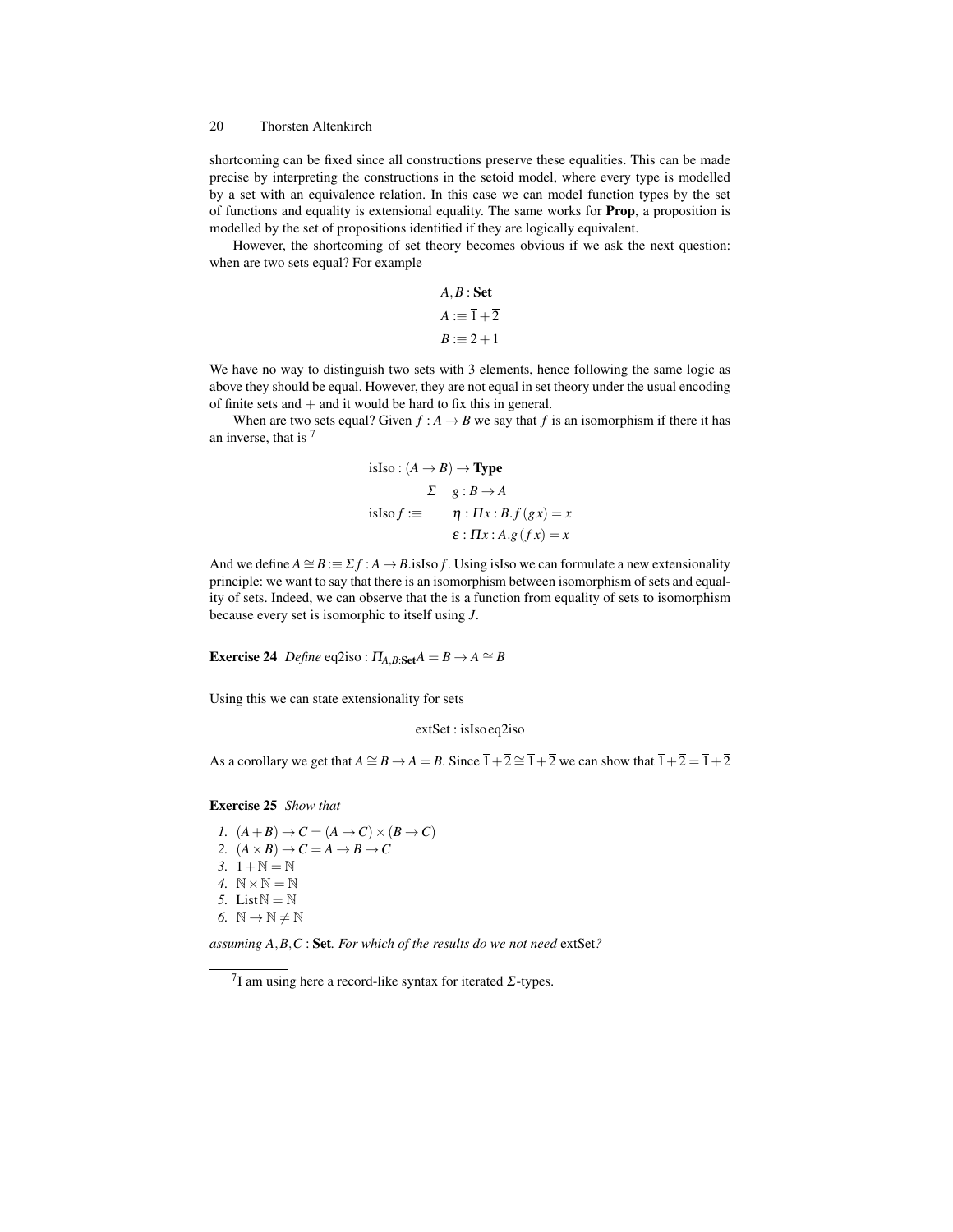Exercise 26 *An alternative to isomorphism is bijection, one way to say that a function is bijective is to say there is a unique element in the domain which is mapped to an element of the codomain. We define* ∃! *(exists unique) :*

$$
\exists !x : A.Px := \exists x : A.Px \land \forall y : A, Py \Rightarrow x = y
$$

*and using this we define what is a bijection:*

isBij : 
$$
(A \rightarrow B) \rightarrow \text{Prop}
$$
  
isBij  $f := \forall y : B.\exists!x : A.fx = y$ 

*Show that isomorphism and bijection are logically equivalent:*

$$
\forall f : A \to B \text{.} \text{isBij } f \Leftrightarrow \text{isIso } f
$$

extSet is incompatible with uniqueness of equality proofs (uep) because there are two elements of  $\overline{2} \cong \overline{2}$ , namely identity and negation. If we assume that there is only one proof of equality for  $\overline{2} = \overline{2}$  then we also identify this two proofs and hence  $0_2 = 1_2$  which is inconsistent.

So far we have only considered sets what about types in general? There is a twist: if equality is not propositional then the  $\eta$  and  $\varepsilon$  components of islso are not propositional in general. Indeed, assuming extSet for all types is unsound. Instead we need to refine the notion of isomorphism by introducing an extra condition which relates η and ε. We call this *equivalence* of types.

isEquiv: 
$$
(A \rightarrow B) \rightarrow \text{Type}
$$
  
\nisEquiv:  $f := \qquad \qquad \Sigma g : B \rightarrow A$   
\n $\eta : \Pi x : B.f(gx) = x$   
\n $\varepsilon : \Pi x : A.g(fx) = x$   
\n $\delta : \Pi x : A.\eta (fx) = \text{resp } f(\varepsilon x)$ 

And we define  $A \simeq B := \sum f : A \to B$ .isEquiv *f*.

**Exercise 27** *Define* eq2equiv :  $\Pi_{A,B:Set}A = B \rightarrow A \cong B$ 

We can now state extensionality for types, which is what is commonly called univalence.

#### univalence : isEquiv eq2equiv

As before for extSet a consequence is that equivalence of types implies equality  $A \cong B \rightarrow$  $A = B$  which is what most people remember about univalence. In the special case of sets equivalence and isomorphism agree because the type of  $\delta$  is an equivalence, that is for sets we have  $(A \cong B) = (A \cong B)$ . But more is true, even for types in general equivalence and isomorphism are logically equivalent, that is  $(A \cong B) \Leftrightarrow (A \cong B)$ . While this may be surprising at the first glance, it just means that we can define functions in both directions but they are not inverse to each other. Indeed, in general there are more proofs of an isomorphism that of an equivalence, indeed isEquiv *f* is a proposition, while isIso *f* in general isn't (but it is if *f* is a function between sets). However, the logical equivalence of equivalence and isomorphism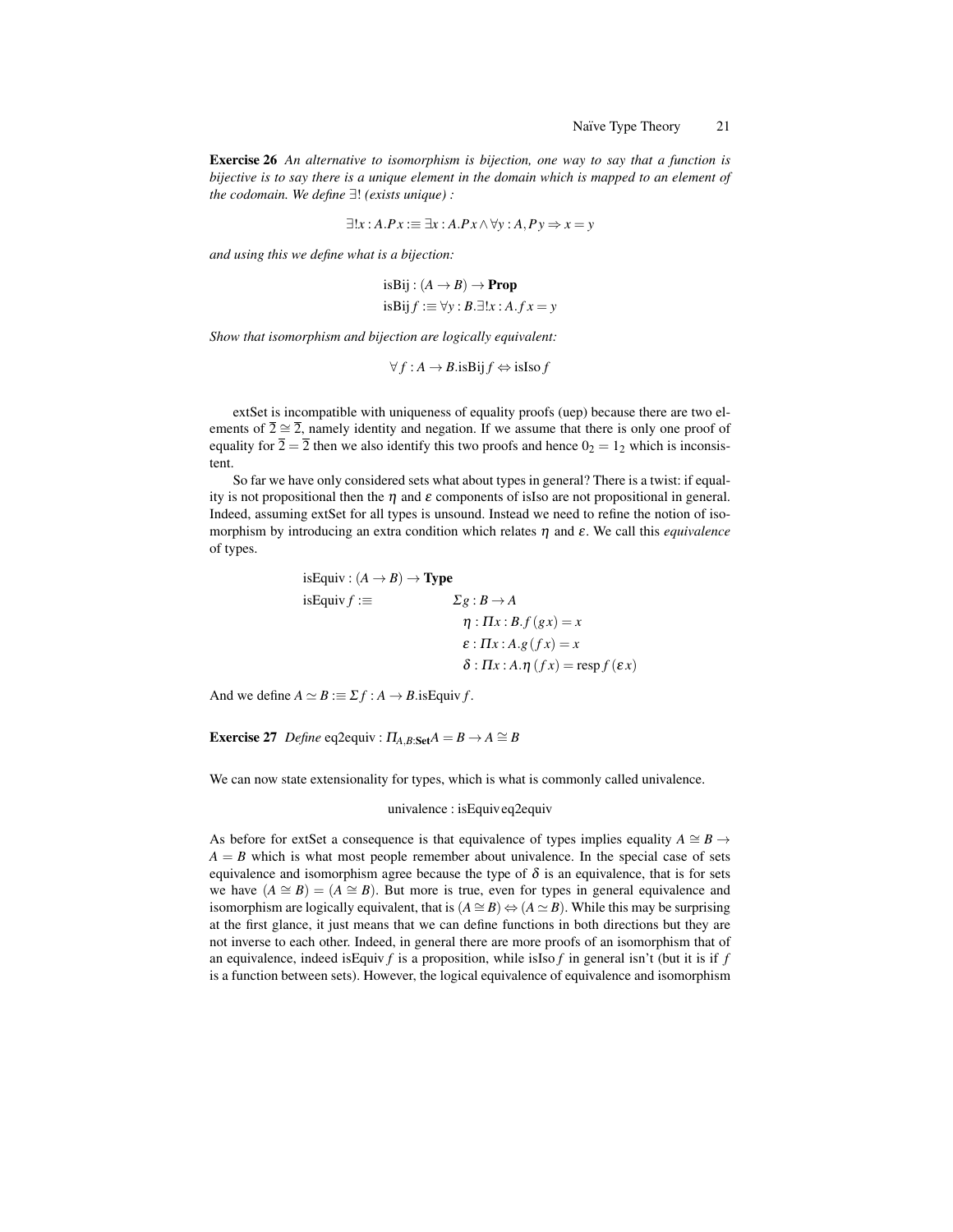means that to establish an equivalence all we need to do is to construct an isomorphism. In particular all the equalities of exercise 25 hold for types in general.

The definition of isEquiv looks strangely asymmetric. Indeed, we could have replaced  $\delta$ with its symmetric twin:

$$
\delta': \Pi y : A \cdot \operatorname{resp} g \eta y = \varepsilon (gy)
$$

We can either use  $\delta$  or  $\delta'$  it doesn't make any difference. Why don't we use both? Indeed, this would exactly be the definition of an adjunction between groupoids. However, assuming both messes everything up, now is Equiv  $f$  is no longer a proposition and we need to add higher level coherence equations to fix this. Indeed, there is such an infinitary (coinductive) defintion of equivalence. But we don't need to use this, the asymmetric definition (or its mirror image) does the job.

Exercise 28 *We can extend exercise 26 to the case of equivalences by taking the equality proofs into account. That is we say that not only there is a unique inverse but that the pair of inverses and the proof that there are an inverse are unique that is contractible. We define*

isEquiv': 
$$
(A \rightarrow B) \rightarrow \text{Type}
$$
  
isEquiv'  $f := \Pi y : B \text{.isContr}(\Sigma x : A.fx = y)$ 

We have observed that already extSet implies that there are non-propositional equalities, e.g.  $\overline{2} = \overline{2}$ . In other words the first universe **Type**<sub>0</sub> is not a set. Nicolai Kraus and Christian Satller have generalised this and shown that using univalence we can construct types which are non *n*−**Type** for any *n* : N [KS15]. I leave is an exercise to do the forst step in this construction:

**Exercise 29** *Show that the equalities of*  $\sum X$  : **Type**<sub>0</sub>. $X = X$  : **Type**<sub>1</sub> *are not always sets and hence* **Type**<sub>1</sub> is not a groupoid.

# 5.5 Higher Inductive Types

In HoTT we view a type together with its equality types with the structure of an  $\omega$ -groupoid. Hence when we introduce a new type we also have to understand what its equality types are. So for example in the case of  $\rightarrow$  and  $\times$  we have the following equations:

$$
f =_{A \to B} g = \Pi x, y : A \cdot x =_A y \to fx = gx
$$

$$
(a, b) =_{A \times B} (a', b') = (a =_A a') \times (b =_B b')
$$

When defining types inductively, that is by given the constructors, we can also add constructors for equalities. The simplest example for this is propositional truncation  $||A||$ , which can be inductively defined by the following constructors:

$$
\eta : A \to ||A||
$$
  
irr :  $\Pi x, y : ||A|| \cdot x =_{||A||} y$ 

To define a non-dependent function  $f : ||A|| \to B$  we need an function  $g : A \to B$  but also an equalities  $i : \Pi x, y : B x =_B y$  which correspond to saying that  $B : \textbf{Prop. } f$  will satisfy the following equations: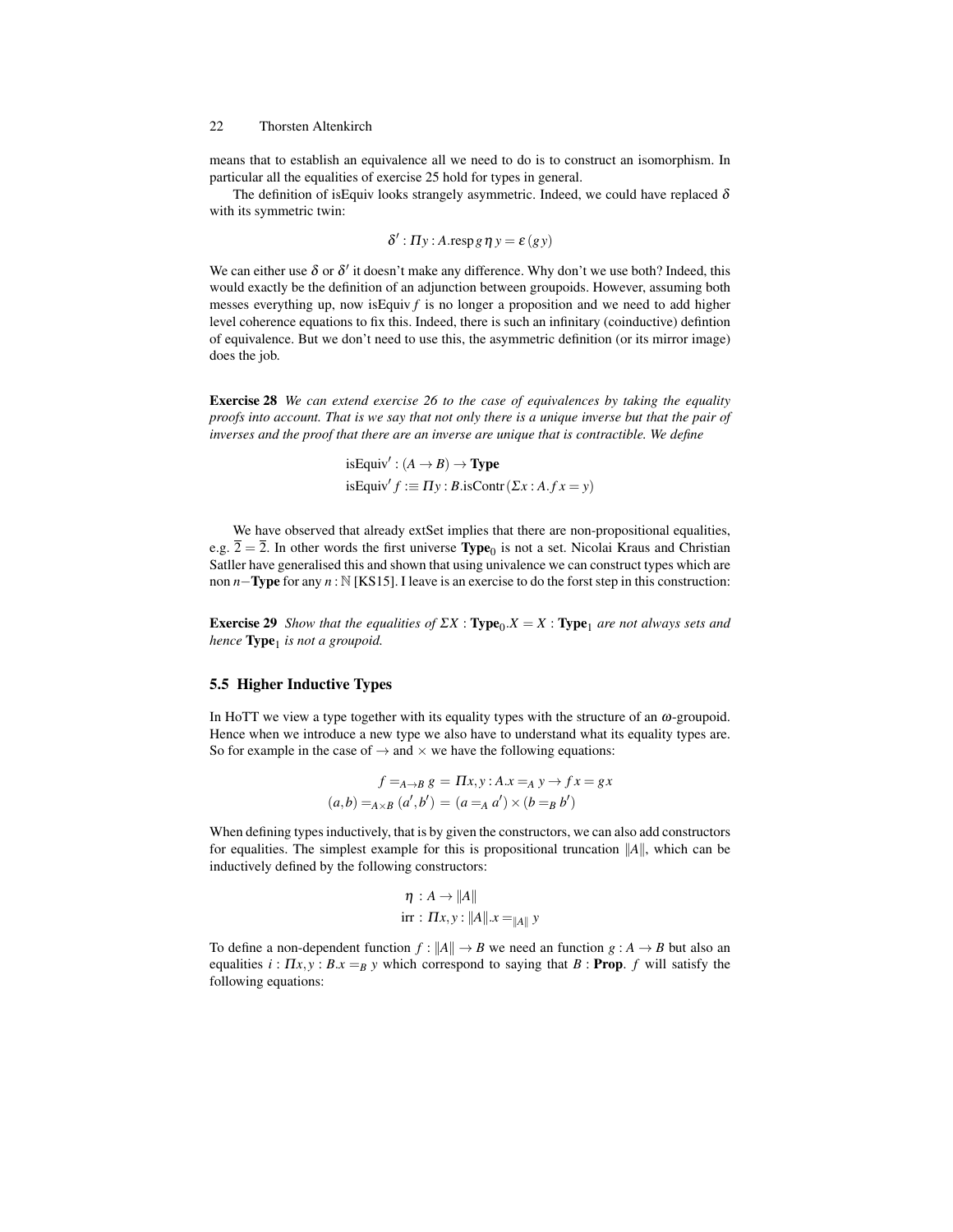$$
f(\eta a) := ga
$$
  
resp  $f(\text{irr} xy) := i(fx)(fx)$ 

Hence the eliminator does not only determine the behaviour of *f* on elements but also on equalities. This makes perfect sense because in the view of types as groupoids functions are functors. We can also turn this into a non-dependent eliminator:

$$
R^{\|A\|}: (A \to B) \to (\Pi x, y : B.x = y) \to \|A\| \to B
$$
  

$$
R^{\|A\|} g i (\eta a) := g a
$$
  

$$
resp R^{\|A\|} g i (irrxy) := i (R^{\|A\|} g ix) (R^{\|A\|} g iy)
$$

We can also derive a dependent eliminator, for which we need a dependent version of resp.

Another class for examples for higher inductive types are set quotients, that is we have a set *A* : **Set** and a relation  $R : A \to A \to \textbf{Prop}$ , we define  $A/R : \textbf{Set}$  by the constructors

$$
[-]: A \rightarrow A/R
$$
  

$$
[-] = : \Pi x, y : A.Rxy \rightarrow [x] =_{A/R} [y]
$$
  
set : 
$$
\Pi_{x,y:A/R} \Pi p, q : x =_{A/R} y. p =_{x=A/R} q
$$

Note that the last constructor is necessary to make sure that the type we construct is actually a set. We do not require that *R* is an equivalence relation but obviously the equality on *A*/*R* always is.

#### Exercise 30 *Derive the non-dependent eliminator for set quotients.*

An example is the definition of the integer as a quotient of pairs of integers:

$$
eq_{\mathbb{Z}} : (\mathbb{N} \times \mathbb{N}) \to (\mathbb{N} \times \mathbb{N}) \to \text{Prop}
$$
  
\n
$$
eq_{\mathbb{Z}}(a^+, a^-)(b^+, b^-) := a^+ + b^- = b^+ + a^- \qquad \mathbb{Z} = (\mathbb{N} \times \mathbb{N})/eq_{\mathbb{Z}}
$$

The idea is that a pair of natural numbers  $(a^+, a^-)$  represents its difference  $a^+ - a^-$  and we identify pairs which have the same difference.

Exercise 31 *Define addition and multiplication and additive inverses on* Z*. How would you prove the group laws?*

Higher Inductive Types even for sets are more general than set quotients because we can define elements and equalities at the same time. An example for this are infinite branching trees with permutations. That is we define infinitely branching trees

> Tree : Type leaf : Tree  $node : (\mathbb{N} \to Tree) \to Tree$

We inductively define a relation which identifies trees upto permutations of subtrees: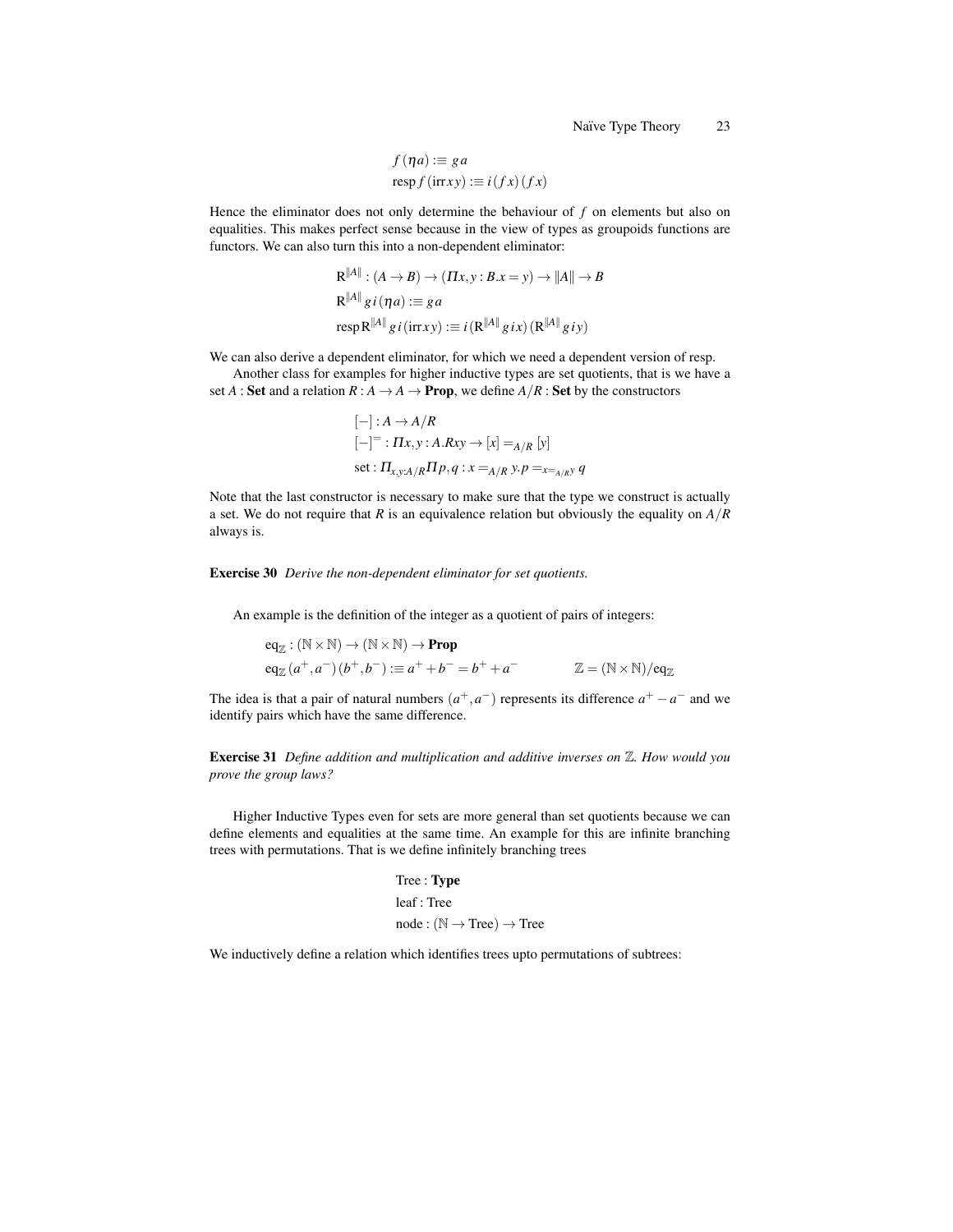$- \sim - : \text{Tree} \rightarrow \text{Tree} \rightarrow \text{Prop}$  $perm$  :  $\Pi_{g:\mathbb{N}\to\text{Tree}}\Pi f:\mathbb{N}\to\mathbb{N}$ .isIso  $f\to\text{node }f\sim\text{node}(\lambda n.g(fn))$  $respNode$  :  $\Pi_{g,h:\mathbb{N}\to\text{Tree}}(\Pi i:\mathbb{N}.fi\sim gi) \to node\,f \sim node\,g$ trans  $:\Pi_{t,u,v:\text{Tree}} \to t \sim u \to u \sim v \to t \sim v$ 

Now trees with permutations can be defined as PTree : $\equiv$  Tree/  $\sim$ . However, it turns out that this type is not as useful as we might hope. Let's say we want to lift the node construction to PTree that is we want to define

 $node': (\mathbb{N} \to \text{PTree}) \to \text{PTree}$ 

such that node<sup> $\ell(\lambda n. [fn]) = [\text{node } f]$ . However, we have a problem, to define node<sup> $\ell$ </sup> we need to</sup> commute the quotient definition and function type, that is we need to go from  $\mathbb{N} \to \text{Tree}/\text{PTree}$ to a quotient on Nat  $\rightarrow$  Tree. This corresponds to an instance of the axiom of choice, in this case this is called countable choice because the indexing type *A* is N.

**Exercise 32** *Show that we can define* node' *using countable choice (i.e.*  $(\Pi x : \mathbb{N} \cdot ||Bx||) \rightarrow$  $||\Pi x : \mathbb{N}.B x||$  *for*  $B : \mathbb{N} \to \mathbf{Set}$ *).* 

However, using HITs we have an alternative: we can define permutable trees by introducing the elements and the equalities at the same time:

| PTree : <b>Type</b> |  |                                                                                                                                                |
|---------------------|--|------------------------------------------------------------------------------------------------------------------------------------------------|
|                     |  | leaf : PTree                                                                                                                                   |
|                     |  | $node$ : ( $\mathbb{N} \rightarrow PTree$ ) $\rightarrow PTree$                                                                                |
|                     |  | perm $\qquad: \Pi_{g:\mathbb{N}\to \text{Tree}} \Pi f:\mathbb{N}\to \mathbb{N}$ .isIso $f\to \text{node } f = \text{node } (\lambda n. g f n)$ |

We don't need to add a constructor corresponding to respNode because we know that any function respects equality. We don't ned to derive node' because this is already captured by node itself. In the HoTT book an instance of this idea is used to define the Cauchy Reals [Uni13], section 11.3. The naive definition identifies converging sequences of rational numbers but we can't show that this definition is Cauchy complete that is that we can identify converging sequences of real numbers. Again this can be fixed by using countable choice or alternatively by a HIT that defines the reals and their equality at the same time, now Cauchy completeness is simply a constructor.

All the examples of HITs we have seen so far are not really *higher* because they work on the level of sets. The only good examples of true HITs I know come from *synthetic homotopy theory*, here we use HoTT to model constructions in Homotopy theory. In homotopy theory we look at the path spaces of geometric objects: we start with paths between points and then we can have paths between paths which are continuous transformation of paths. The main idea behing synthetic homotopy theory is to identify paths with equality types.

A simple example is the circle. The paths on a circle correspond to the integers, they measure how many times we move around the circle, we have to use integers because we can go forwards and backwards. In HoTT the circle can be defined as the following HIT:

> $S^1: \mathbf{Type}$ base : *S* 1 loop : base =*<sup>S</sup>* <sup>1</sup> base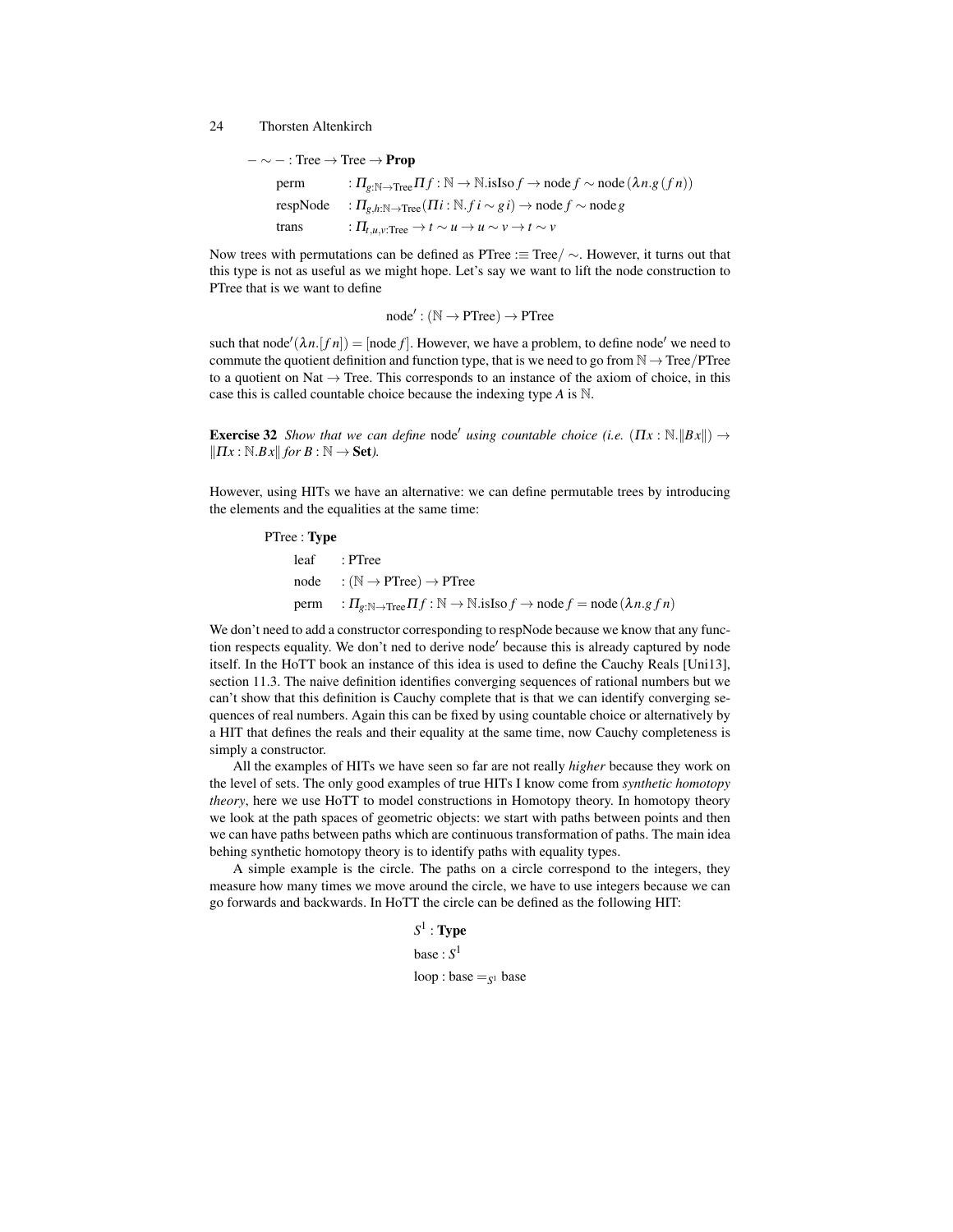Intuitively we imagine that the circle is generated by a point base and by a path loop from the point to itself. *S* 1 is not a set because there is no reason to assume that loop and refl are equal and also loop and symloop are not equal. Indeed, we can define a function

encode : 
$$
\mathbb{Z} \to \text{base} = \text{base}
$$
  
encode  $n := \text{loop}^n$   
encode  $0 := \text{refl}$   
encode  $(-n) := \text{loop}^{n-1}$ 

To define a function in the other direction is a bit more tricky. We cannot define a function directly from base = base because none of the indices is variable. However, using the result from exercise 17 it is enough if one of the indices is variable. That is we can use base  $=x$ . However, we also have to generalize the left hand side to depend on *x*. We define a family  $X: S^1 \to \textbf{Type s.t. } X$  base are the integers. We also need to interpret loop as an equality of types  $\mathbb{Z} = \mathbb{Z}$ . We don't want to use the trivial equality because the isomorphism should represent the number of times we have used the loop (and its direction). We observe that  $\lambda x.x + 1, \lambda x.x - 1$ :  $\mathbb{Z} \to \mathbb{Z}$  are inverses hence using univalence (actually set extensionality is enough) we can derive a non-trivial proof  $p : \mathbb{Z} = \mathbb{Z}$ . Hence to summarise we define

$$
X: S1 \to \text{Type}
$$
  

$$
X \text{ base} := \mathbb{Z}
$$
  

$$
\text{resp } X \text{ loop} := p
$$

We define our generalised decode function using equality elimination

decode' : 
$$
\Pi_{x:S^1}
$$
base =  $x \rightarrow Xx$   
decode' refl := 0

Indeed, *X* base  $\equiv \mathbb{Z}$  and for refl we want to return 0. We obtain now decode by instantiating decode':

$$
\begin{aligned} \text{decode}: \text{base} = \text{base} \rightarrow \mathbb{Z} \\ \text{decode}: \equiv \text{decode'}_{\text{base}} \end{aligned}
$$

While it is well known in Homotopy Theory that the group of paths of the circle is the integers the particular proof is due to Dan Licata who formalised it in Agda, see [LS13]. Dan also uses dependent elimination to show that encode and decode are indeed inverse to each other. This shows that  $(base =<sub>S</sub><sup>1</sup> base) = \mathbb{Z}$ . However, it is not always the case that the loop space of a HIT is a set it can be a higher dimensional type again. This is especially true once we move from the circle to the sphere  $S^2$  which can be defined as follows:

> $S^2$  : **Type** base : *S* 1 loop : reflbase =base=*<sup>S</sup>* <sup>2</sup> base reflbase

The idea is that surface of the sphere can be generated by a higher path which maps the empty path on the pole onto itself. Now it may appear that the sphere is quite uninteresting because all the paths base  $=_{S_2}$  base can be transformed into refl. However, we cannot prove that this type is contractible, that is has exactly on element. The reason is that it has non-trivial higher path spaces, and indeed lots of them. From Homotopy theory it is known that all higher path spaces of the sphere are non-trivial hence  $S^2$  is non an *n*−**Type** for any *n*.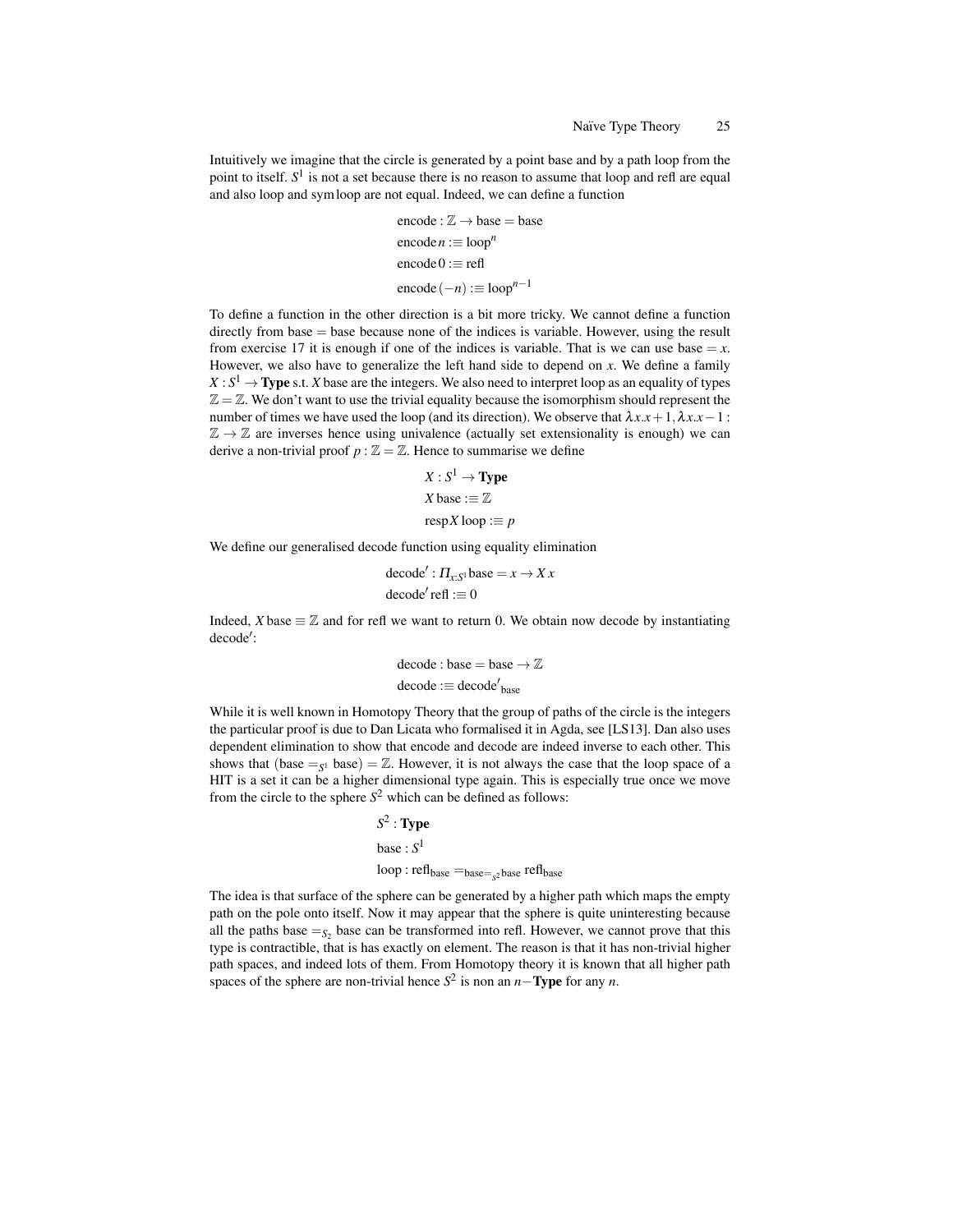#### 5.6 Example: Definition of the Integers

As a more mundane example we consider the definition of the integers  $(\mathbb{Z} : \mathbf{Type})$  as a HIT. Yes, we have already defined the integers as a set quotient but I think this definition is actually nicer.

We have the following element constructors

```
0: \mathbb{Z}suc : \mathbb{Z} \to \mathbb{Z}pred : \mathbb{Z} \rightarrow \mathbb{Z}
```
To get the type we want we need to add some constructors for equalities, namely:

```
sucpred : \Pi i : \mathbb{Z}.suc (pred i) = \mathbb{Z} i
predsuc : \Pi i : \mathbb{Z}.pred (suc i) = \mathbb{Z} i
```
However we are not done yet! The type we have constructed so far is certainly not a set. For example there are two ways to prove

$$
suc (pred (suc 0)) = suc 0
$$

namely

sucpred $(suc 0)$ 

resp suc (predsuc 0)

We certainly want the integers to be a set, in particular they should have a decidable equality. One way to achieve this would be to equate all proofs by adding another higher constructor:

 $i$ sSet :  $\Pi i, j : \mathbb{Z}. \Pi p, q : i =_{\mathbb{Z}} j \rightarrow p =_{i =_{\mathbb{Z}} j} q$ 

We call such a first order HIT a Quotient Inductive Type (QIT).

As an example let us define addition for integers. I will do this in a pattern matching style. It is certainly a good idea to derive the eliminator and check that the definitions can be reduced to this but just writing down the eliminator is quite a mouthful.

To define  $- + \cdot \mathbb{Z} \to \mathbb{Z} \to \mathbb{Z}$  we start with the element constructors:

$$
0 + i := i
$$
  
\n
$$
suc j + i := suc(i + j)
$$
  
\n
$$
pred j + i := pred(i + j)
$$

To handle the equational constructor we overload functions so that we can also apply them to equalities. In this case we consider the function  $-+i$  for some  $i : \mathbb{Z}$ , now given an equality  $p : j = \mathbb{Z}$  k we write  $p + i : j + i = k + i$  as a shorthand for resp $(-i)$  *p*. Using this notation we can give definitions for the equational constructors as well:

$$
sucpred j + i := \text{supered} (j + i)
$$

$$
predsuc j + i := \text{pred} (j + i)
$$

We also have to deal with the isSet constructor and indeed we can extend the overload the notation also to deal with hight proofs. However, all what we need to notice that the constructor forces us to show that the codomain of the operation is a set, which it is since it is the integers themselves.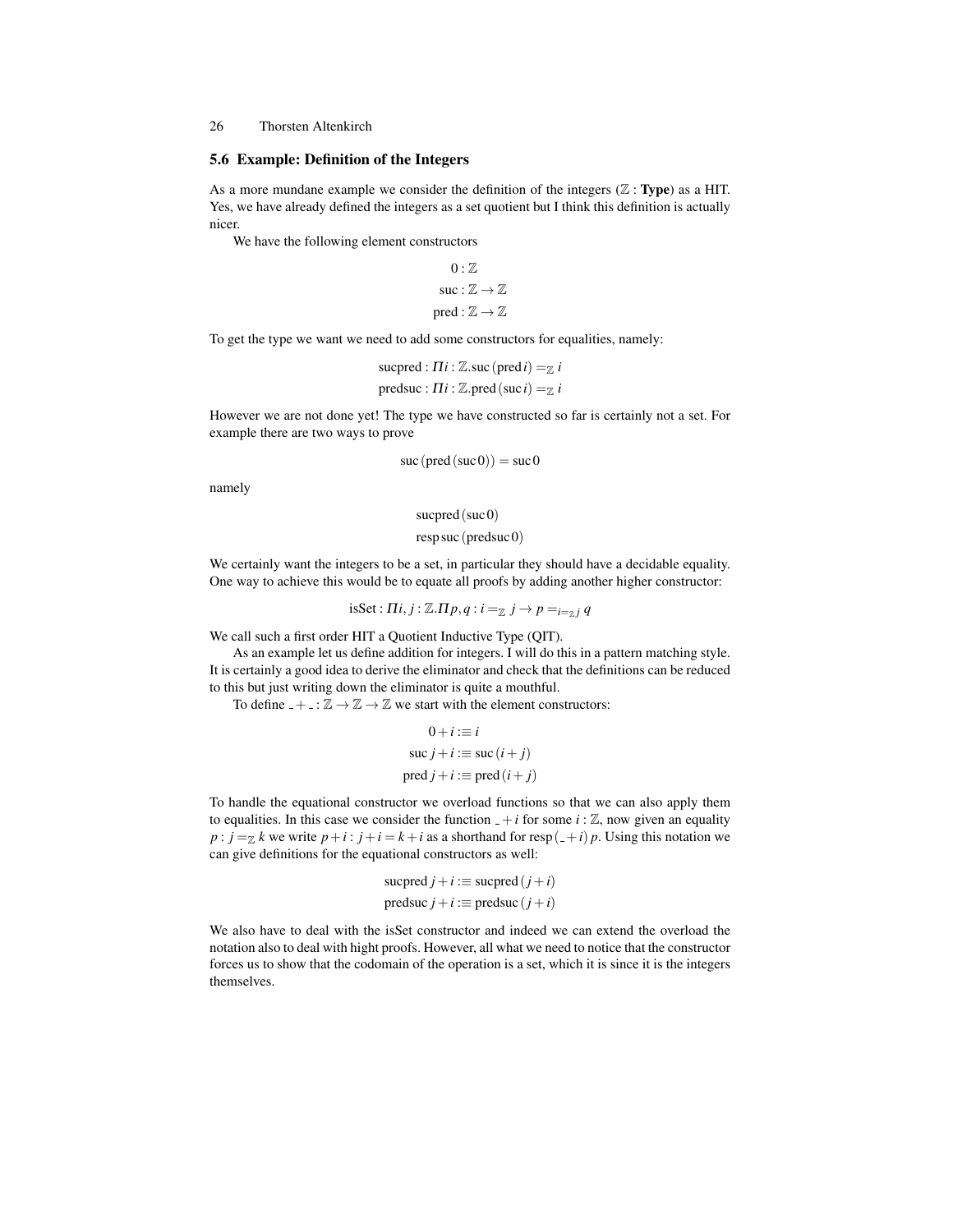**Exercise 33** *Define the additive inverse*  $-\cdot \mathbb{Z} \rightarrow \mathbb{Z}$  *in the same style.* 

Now let's prove something about addition, for example that it is associative.

 $\text{assoc}: \Pi_{i,j,k:\mathbb{Z}} \cdot (i+j) + k = \mathbb{Z} \cdot i + (j+k)$ 

We are in for a pleasant surprise: since the codomain of associativity is a proposition we don't have to do anything for the equational constructors because the equations they induce hold trivially. Hence it is enough to only consider element constructors:

> $assoc_0 := ref1$  $\operatorname{assoc}_{\operatorname{suc}i} := \operatorname{suc}(\operatorname{assoc}_i)$ assocpred*<sup>i</sup>* :≡ pred(assoc*i*)

Note that in the definition above we again lift operations to equalities.

Exercise 34 *Show that the additive inverse behaves properly, that is*

$$
\Pi_{i:\mathbb{Z}}(-i)+i=0
$$

*To show that it is also the 2nd equation hold you need to prove the lemmas you need to prove commutativity. Hence as an extended exercise prove that the integers form a commutative group.*

To show that the equality of integers is decidable we need to define a normalisation function. A reasonable notion of normal form is signed numbers, that is we define  $\mathbb{Z}^{\text{nf}}$  : Type by the following constructors:

$$
0: \mathbb{Z}^{nf}
$$

$$
+_{-}: \mathbb{N} \to \mathbb{Z}^{nf}
$$

$$
-_{-}: \mathbb{N} \to \mathbb{Z}^{nf}
$$

 $\mathbb{Z}^{\text{nf}}$  is a set because all inductive definitions which don't refer to higher types are automatically sets. We can easily embed the normal forms into the integers, by defining the functions pos, neg :  $\mathbb{N} \to \mathbb{Z}^{n}$  which repeat the predecessor *n*-times

$$
pos 0 := 0
$$
  
pos (suc*n*) := suc (pos*n*)  
neg 0 := 0  
neg (suc*n*) := pred (neg *n*)

Putting everything together we define emb :  $\mathbb{Z}^{\text{nf}} \to \mathbb{Z}$  by

$$
emb0 := 0
$$
  
emb(+*i*) := pos (suci)  
emb(-*i*) := neg (suci)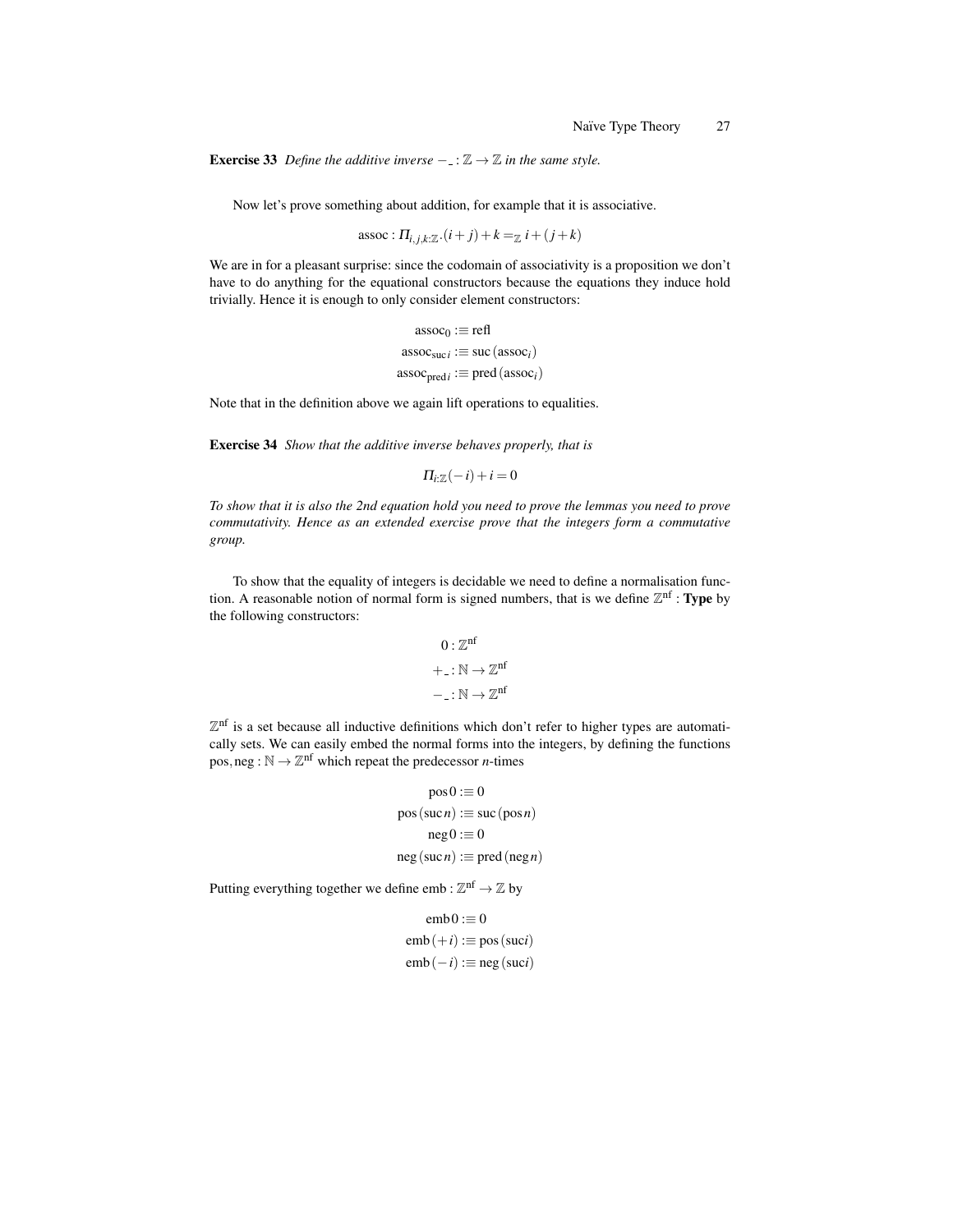**Exercise 35** Define a function  $\text{nf} : \mathbb{Z} \to \mathbb{Z}^{\text{nf}}$  that is inverse to emb, i.e. establish the following *propositions:*

$$
\Pi_{i:\mathbb{Z}}\text{emb (nf }i) = i
$$

$$
\Pi_{i:\mathbb{Z}}\text{nf (emb }i) = i
$$

You may notice that using univalence we have established that  $\mathbb{Z} = \mathbb{Z}^{n}$ , hence what is the point of defining the integers as a HIT? It turns out that while the two objects are extensionally equivalent they are intensionally different and the HIT definition is much easier to work with.

Let's go back to the definition of the integers. When we added the constructor isSet we forced  $\mathbb Z$  to be a set but by using a steam hammer. This has bad consequences when we want to define functions from the integers into a type which is not a set like  $S^1$  earlier. The only way to do this would be going via the normal form because we can eliminate into any type form them. However, this spoils the advantages we just claimed form using the HIT. Luckily, there is another way which basically means we solve a coherence problem. Instead of isSet we add the following constructor:

 $\cosh$ : sucpred (suc *i*) = resp suc (predsuc *i*)

This is enough to turn  $\mathbb Z$  into a set. Indeed, the constructors pred, predsuc, sucpred together just state that suc is an equivalence We can see this by adopting the normalisation proof to this setting. This can be substantially simplified by observing that the constructors that state that suc is an equivalence form a proposition.

We end with an open problem which suggested by Paolo Capriotti. When moving from natural numbers to lists we are defining the free monoid over an arbitrary set of generators. We can do the same with the integers and define the free group FG*A* over a type *A* by labelling suc and pred in the definition with elements of *A*. So in the way we have a cons and an anti-cons and equations that they cancel each other. As before we are saying that suc $a$  is an equivalence. Now the question is given *A* : Set is it the case that FG*A* is a set? If *A* has a decidable equality we can still define a normalisation function and establish the property this way. However, we don't know how to do this in the general case. <sup>8</sup>

# References

- [Alt18] Thorsten Altenkirch. *The Tao of Types*. 2018+. to appear.
- [BC13] Yves Bertot and Pierre Castéran. *Interactive theorem proving and program development: CoqArt: the calculus of inductive constructions*. Springer Science & Business Media, 2013.
- [Bra17] Edwin Brady. *Type-Driven Development with Idris*. Manning Publications, 2017.
- $[C+86]$  R Constable et al. Implementing mathematics with the nuprl proof development environment, 1986.
- [CCHM16] Cyril Cohen, Thierry Coquand, Simon Huber, and Anders Mörtberg. Cubical type theory: a constructive interpretation of the univalence axiom. *arXiv preprint arXiv:1611.02108*, 2016.

 $8$ However, recently we were able to show that this is true, if we 1-truncate the type, i.e. force it to be a groupoid [KA18].